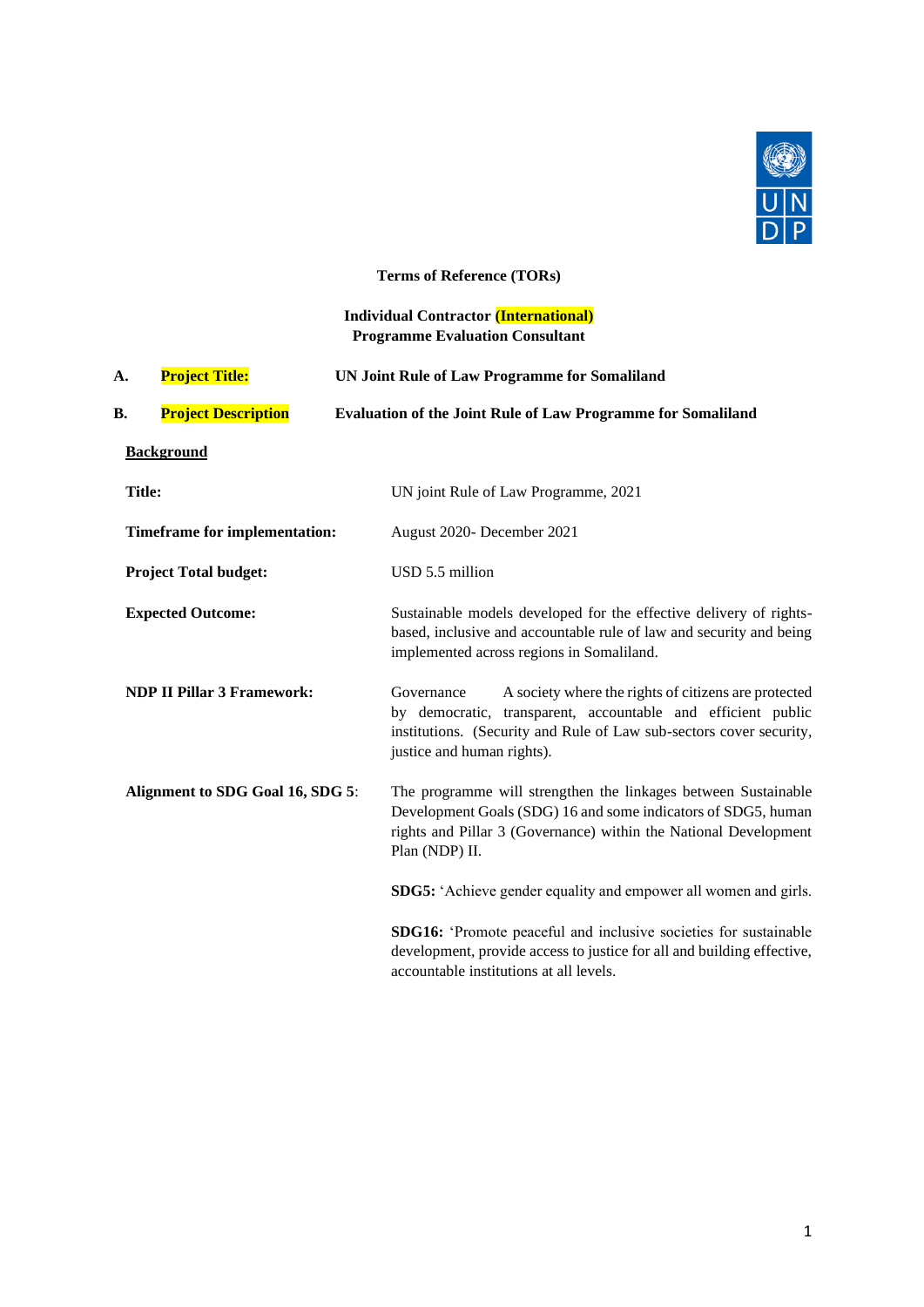# **1. Background and context**

The Joint Rule of Law Programme for Somaliland commenced implementation following a first Programme Steering Committee meeting on 22 June 2020 that approved the Prioritization Plan and the 2020 Annual Workplan. The programme is implemented in partnership with the Ministry of Interior, Ministry of Justice, Ministry of Parliamentary Relations and Constitutional Affairs, Ministry of Health/ Hargeisa Group of Hospitals, Ministry of Employment, Social Affairs and Family (MESAF), the Attorney General's Office, the Supreme Court, the Police Commissioner, the Custodial Corps, the Somaliland Human Rights Commission, and the Universities of Hargeisa, Burao and Amoud. The implementing partners from the UN include UNDP, UNSOM, UNODC and UNWOMEN.

Somaliland was part of the UN Joint Rule of Law programme ( JROLP) that was implemented through Special Arrangements and completed in July 2018. Following feedback from the Somaliland stakeholders, a comprehensive new 'Joint Rule of Law Programme with elements of Security Sector for Somaliland for over 30 months has been developed by the UNDP. The Programme reflects the 'One UN' approach and is aligned with and supports the Somaliland NDP II 2017-2021. It builds upon Somaliland's development gains and actively contributes to the SDGs, as well as Somaliland's Vision for 2030, developed under the leadership of Ministry of Planning and Development (MoPD).

The UN Joint Rule of Law programme ( JROLP) is focusing on achieving synergies with other donor funded programs implemented by either NGOs or the non-UN entities, as it is recognized that a number of ongoing activities are vital for access to justice, human rights protection and protection for the vulnerable groups. This includes legal aid, mobile courts, scholarships, disability legal framework and support in SGBV cases, which it is recognized must be maintained to ensure continuity of the progress achieved through the previous UN JROL Program.

The geographic focus of the Programme's activities is across Somaliland's six regional capitals (Hargeisa, Berbera, Borama, Burao, Lasanood and Arigavo), noting that institutions in Hargeisa are well-structured, with an emphasis on increasing support to the regional state judicial, human rights, security and correction structures, as well as the legal profession and NGOs/CBO in these areas. The intent of the Somaliland Government to expand state authority and services to the Regions is a positive development, with the Programme's activities coordinated from these regional capitals and expanded to the districts. Examples of ongoing decentralization effort include the higher judiciary decentralising administrative and financial powers to the Regional Appeal Courts and Attorney General's Office, while the Ministry of Interior is increasing its focus is eastern regions, where there is need for more security and rule of law. Community policing will also be expanded to 4 police stations out of Hargeisa.

The key focus areas of the Programme are:

- Expansion of justice services to the targeted regions, districts and concentrated population areas like Burao and Borama.
- Community policing, police services, internal complaint, and oversight mechanism.
- Parole and probation services and prison administration.
- Enhanced security sector governance.
- Institutional development, legal aid, SGBV data assessment and transparency and openness.
- Co-ordination of Rule of Law and Security sub-working groups activities under NDPII and providing civic space.

The programme has been implemented for 12 months making it necessary to undertake a mid- term evaluation of the programme.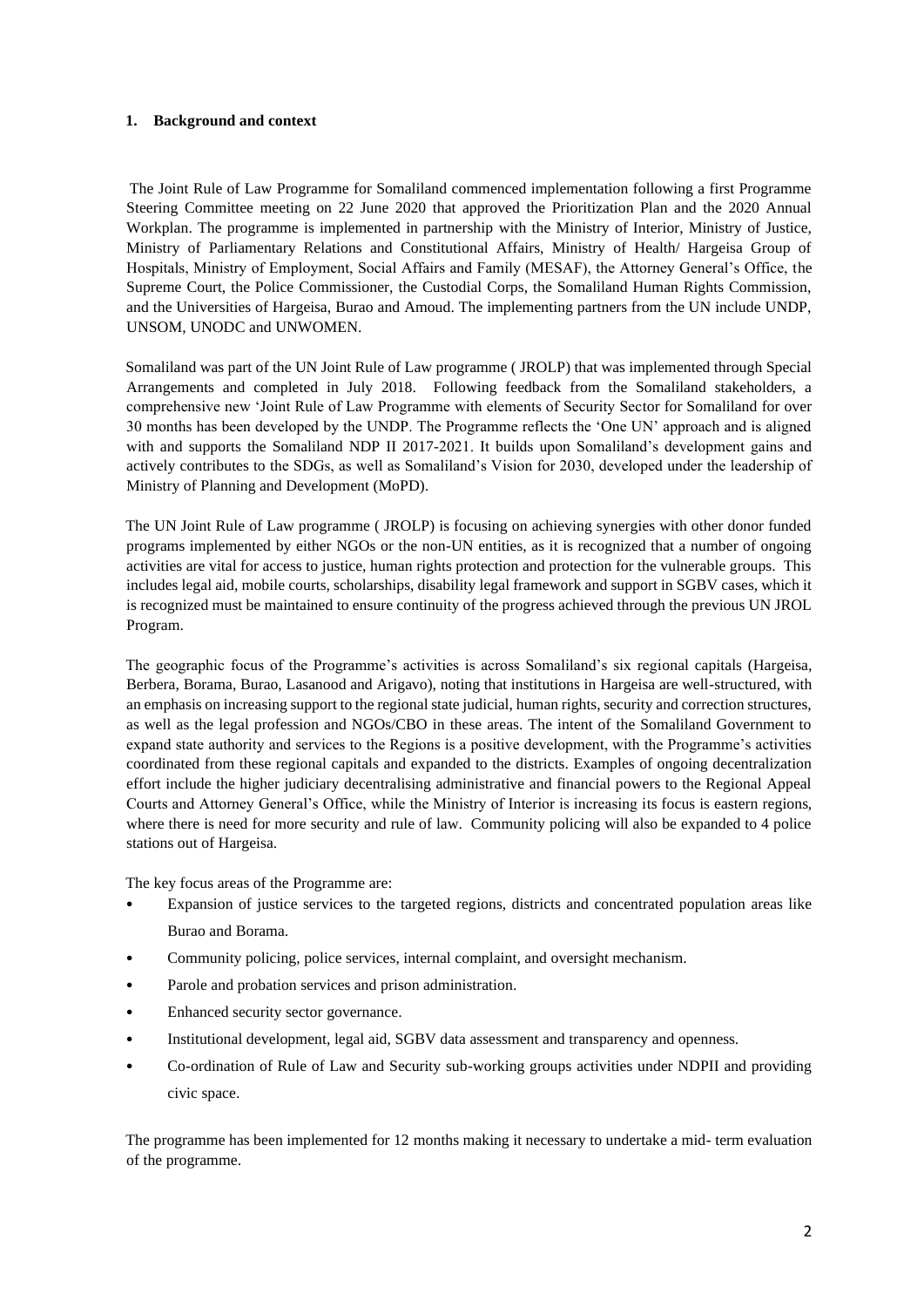# **The Programme Beneficiaries**

The programme will target vulnerable and marginalized groups, specifically women, juveniles, members of minority clans, as well as IDPs, migrants, prisoners and pre-trial detainees in six regions of Somaliland. The programme will support legal aid, traditional justice mechanism, legal empowerment, paralegals, mobile courts in geographical areas to make them more inclusive. We estimate that GBV and SGBV victims will constitute around 40% to 50% of the beneficiaries in regions of Somaliland.

# **Mainstreaming of gender and disabilities rights**

In order to promote gender equality within the security and justice sector in Somaliland, the programme strengthens legal reform; enhances the capacity of formal security and justice institutions and actors; grants university scholarships to female students; trains female paralegals and interns; improves community access to justice through paralegals, mobile clinics and legal aid; strengthens women's advocacy and awareness-raising groups and networks; supports S/GBV prevention and response services and works with local traditional authorities. The program promotes women representation and participation in all activities and advocates for human rights compliance of Somaliland laws and policies.

Somaliland House of Representatives (on August 25, 2020) approved the 'Rape, Fornication and Other Related Offences Bill (No 78 of 2020)', paving the way for its submission to the Upper House of Parliament for debate. If approved by the Upper House, the Bill will be sent for Presidential assent and signature as a Law. The donors, UN and the civil society have strong reservations on this Bill due to its non-compliance of human rights standards and discriminatory provisions. Analysis and recommendations from three CSOs have been consolidated under the leadership of the SLNHRC. As per the donors' request, the SLNHRC is forging together all stakeholders to strategize their inputs to advocate with the speaker of the Gurti and the relevant Ministers.

In order to address significant barriers to gender equality within Somaliland's pluralistic legal system, the project included women's rights into the security and justice sector trainings and ensured collaboration between the traditional and formal justice systems. National Traditional Dispute Resolution (TDR)/formal justice policy and guidelines are being developed following MOJ's consultative workshops held in the regions of Burco and Boroma.

The programme is supporting the Disability Department at MESAF and also coordinating with the disability umbrella Organisations on review of the Disability Policy of 2012 and help draft Disability Law.

# **Impact of COVID-19 on the Programme**

The Covid-19 pandemic continues to afflict Somaliland, its implications for the project having brought some constraints to the work of the project – largely through the need to maintain social distancing, and constraints on travel or large gatherings. However, as all project partners have adjusted their modus operandi to the pandemic, it has acted as a brake upon project activities, rather than a complete obstacle.

The delays in adopting the AWP in 2020 as well in 2021 resulted in delays in funds receipt. The project activities set out in the LOAs and RFPs are thereby confined to quarter 2 (April, May, June), quarter 3 (July, Aug, Sept) and quarter 4 (Oct, Nov, Dec).

The start of the programme adopted the necessary changes to comply with the ongoing Covid-19 pandemic, Ramadan period (April 12- May 12 2021) and the run up to the elections held on the 31st of May 2021.

# **Scope of Work**

# **Evaluation purpose, scope, and objectives**

In 2021 the midterm report should document the progress made as cumulative progress since inception of the programme and provide in depth information on how the COVID pandemic has impacted programme delivery. The purpose of the evaluation is to provide UNODC, UN Women, UNDP and UNSOM the key programme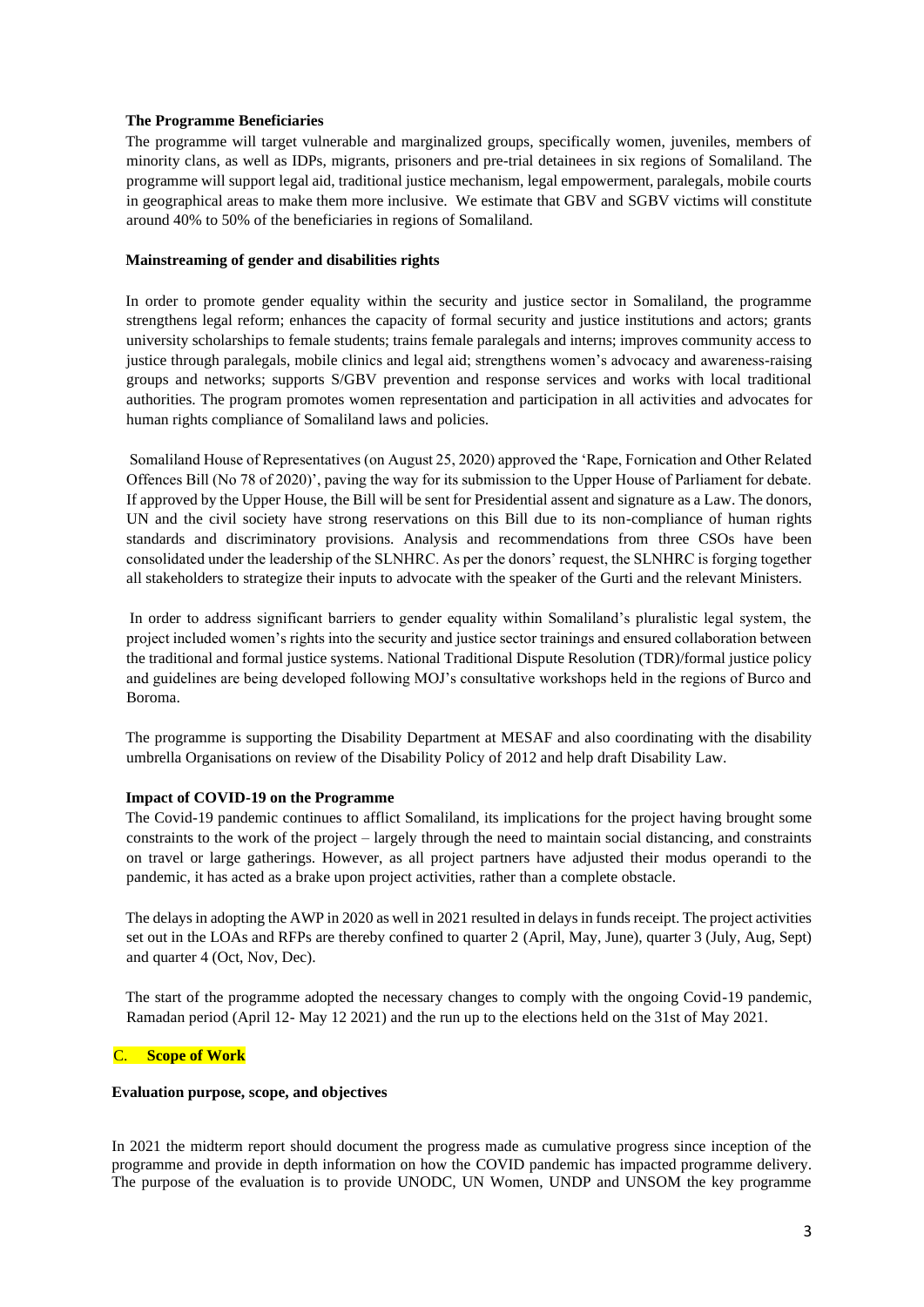partners and stakeholders with an overall independent assessment of the performance of the UN Joint Rule of Law Programme for Somaliland. This will provide evidence of the relevance, effectiveness, efficiency and sustainability of current programme, which can be used to strengthen the existing programmes and to set the stage for new initiatives. Further an overall understanding of the overall development of the justice sector which includes the police, justice, human rights, corrections and security sector and how the programme has contributed towards improving security and access to justice to the communities in Hargeisa and the different regions in Somaliland.

# **Scope of Work**

The evaluation consultant will conduct an independent evaluation exercise of the Joint Rule of law programme for Somaliland with regard to its support to the justice, human rights, judiciary and security sector in collaboration with the key government and civil society stakeholders and the UN implementing partners.

The evaluation will focus on the implementation period of the programme from August 2020 to August 2021. This evaluation is carried out under the UNDP evaluation guidelines.

The evaluation shall serve an important accountability function, providing stakeholders and partners in Somaliland with an impartial assessment of the results of UN's support in the justice, corrections, and security sector in line with Somaliland priorities in NDPII and corporate strategies. The programme evaluation shall be conducted in the context of the overall security and justice programming environment.

The results of the evaluation will draw lessons, highlight challenges and development trajectories that will inform the Somaliland rule of law, human rights, Corrections and security institutions to frame the future interventions. The evaluation will also serve as baseline for the new NDP that the Government is working on. The evaluation will generate knowledge from the implementation of the programme and reflect on challenges and lessons learnt. The evaluation will also propose actionable recommendations for future programming related to the next phase of NDP and SDGs.

The consultant should pay attention to the following criteria:

- Gender, conflict sensitivity and Human Rights-based Approaches
- Promoting women agency in shaping policies and laws and enhancing their representation in justice institutions
- Building on the gains from the previous Joint Rule of Law Program
- Integration and harmonization of activities with other relevant programmes and interventions funded by non-UN agencies and bilaterally by the UN agencies.
- Identification of linkages, complementarity, accelerators, and sequencing of activities with other activities in the area.
- Relevance of the outputs and activities to the UN Joint Rule of law to the local context.
- Efficiency: ensure programme is designed in such a way to ensure efficient implementation, high quality results, within the security and political constraints.
- Effectiveness: programme design should contribute to the effective achievement of outcomes; and
- Sustainability: programme design should ultimately aim at sustainability of results with specific focus on national human and institutional capability and ownership over the process.

# **Objectives of the Evaluation**

# **1. Evaluation criteria and key questions**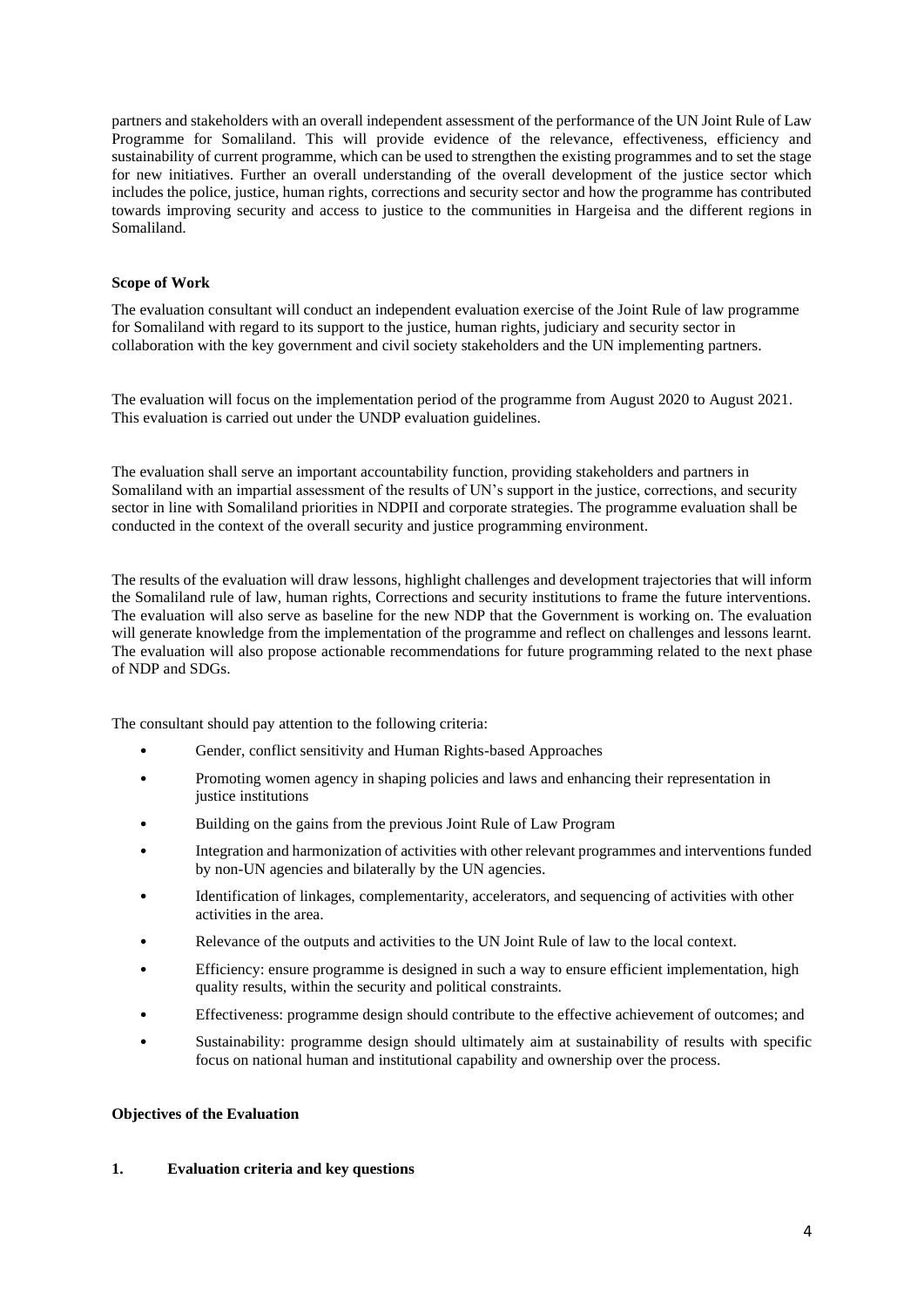The evaluation questions below shall assess using the DAC criteria of relevance, effectiveness, efficiency, and sustainability.

# **i. Relevance**

- To what extent is the project in line with the national development priorities, the country programme' s outputs and outcomes, the UNDP Strategic Plan and the SDGs ?
- To what extent does the project contribute to gender equality, the empowerment of women, disability rights and the human rights-based approach?

How has the programme addressed the overall impact on access to justice at the community level in two Regions Burao and Borama?

- To what extent has this programme contributed to transformative change in ensuring access to justice for all, expanding justice and police services?
- What is the programmes value addition in terms of coordination and reaching to the regions?
- Analyze the impact of the area-based approach of legal aid, police services, women agency and empowerment, mobile courts which have been designed and implemented in Burao and Borama.
- How has the Programme contributed to Election security?
- How effective and handy has been security and risk assessment reports to inform MOI managing the election security and wider election stakeholders.
- Has the training of judges been effective, enhance capability of the judges to handle complaints?

# **ii. Effectiveness**

- To what extent was the programme management structure as outlined in the programme
- document efficient in generating the expected results.
- To what extent have the programme implementation strategy and execution been
- efficient and cost-effective?
- To what extent have programme funds and activities been delivered in a timely manner?
- How effective has the JROLP been in contributing to the development results of the rule of law and justice for overall Somaliland and in two regions Burao and Borama
- To what extent are the project outputs on track?
- What factors have contributed to achieving or not achieving intended project outputs and outcome?
- In which areas does the project have the greatest achievements?
- In which areas does the project have the fewest achievements?

### **iii. Efficiency**

- To what extent has there been an economical use of financial and human resources? Have resources (funds, human resources, time, expertise, etc.) been allocated strategically to achieve results?
- What project strategies or factors contributed to project implementation efficiency and which hampered it?
- To what extent was gender equality and the empowerment of women addressed in the design, implementation and monitoring of the project?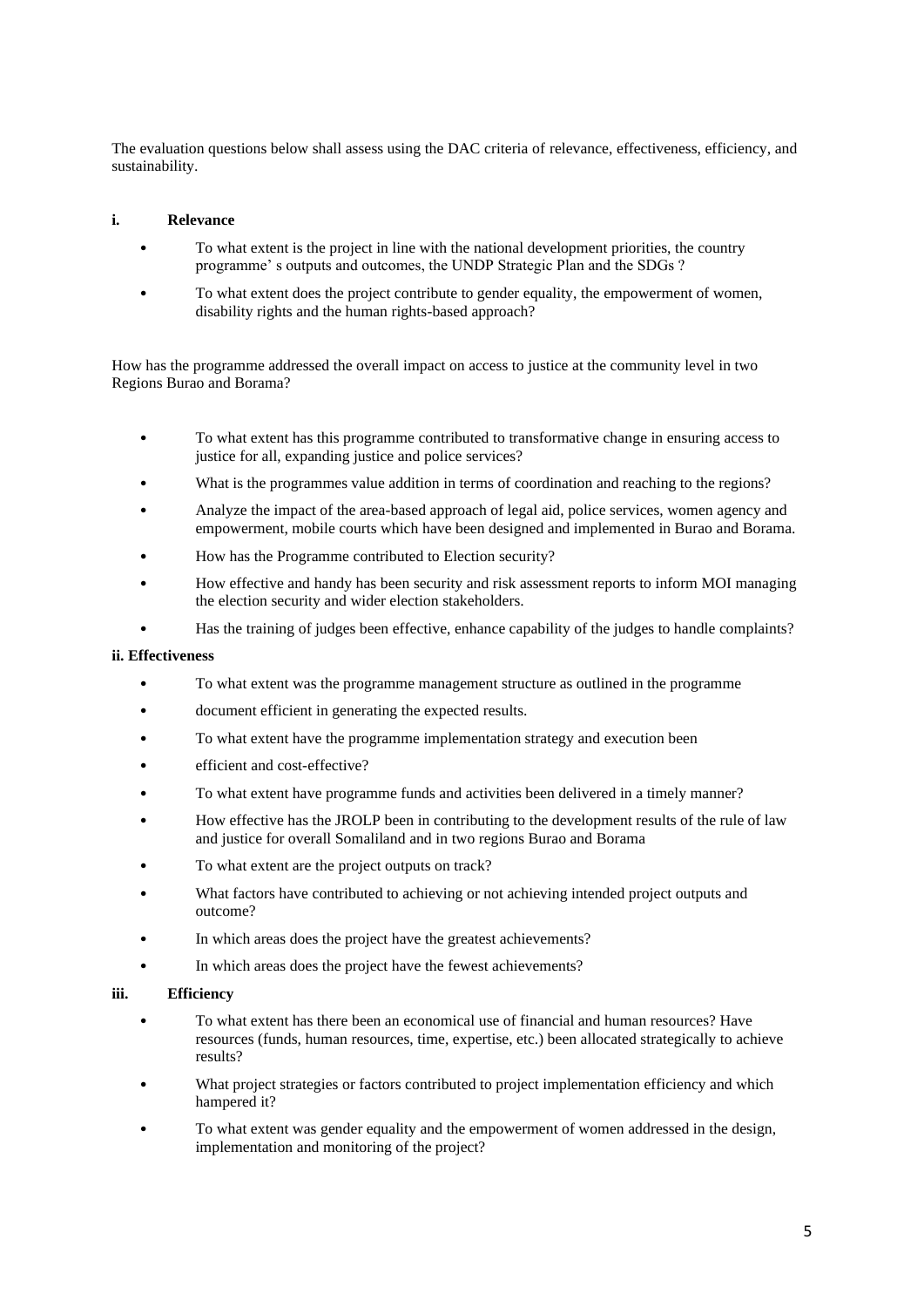• To what extent do the M&E systems utilized by the project ensure effective and efficient project management?

# **iv. Sustainability**

- To what extent will human, financial, and economic resources be available to sustain the benefits achieved by the programme?
- Do the legal frameworks, policies and governance structures and processes within which the project operates pose risks that may jeopardize sustainability of project benefits?
- To what extent do mechanisms, procedures and policies exist to carry forward the results attained on gender equality, empowerment of women, human rights and human development
- To what extent are lessons learned being documented by the Programme team on a continual basis and shared with appropriate parties who could learn from the programme?
- To what extent do the interventions have well-designed and well-planned exit strategies?
- To what extent are the advisors contributing to capacity and capability of the institutions and human assets?
- Evaluate the extent to which the programme generated positive or negative, intended, and unintended effects on its wider peacebuilding and democratic governance and its contribution towards the wider objectives outlined in the programme document.
- How has programme contributed to capacity of the institution to reach the Regions?
- Have the advisors placed in the implementing partners contributed toward capacity of the institutions in term of brining new skills, process and helping government staff to deliver results?
- Have the financial, reporting and procurement trainings delivered by the UNDP team been effective and improved results reporting and financial documentations?
- Do the government institutions have plan to assimilate and recruit the advisors?
- Are the scholarships, internship plan and paralegals enhancing gender representation in the justice and rule of law institutions?

# **1. How has the programme contributed to women's legal empowerment and women's access to justice services at the community level?**

- How has gender mainstreaming and gender-based programming impacted the overall results in the programme delivery?
- How effective have been the gender equality, capacity development and accountability been in this programme?
- How effective have been the transformative change activities in the programme?
- How adequate was the gender results planning and focus on budget in the programme?
- How victims of SGBV are satisfied by police and prosecutors in SGBV cases?
- Have the women in the regions increased access to justice?
- Have the police referrals to victim protection and support services in targeted locations increased?
	- Were persons with disabilities consulted and meaningfully involved in programme planning and implementation?
	- What proportion of the beneficiaries of a programme were persons with disabilities?
	- What barriers did persons with disabilities face?

# **Partnership and Coordination internal and external**

• How has the programme been effective in sharing information with JPLG?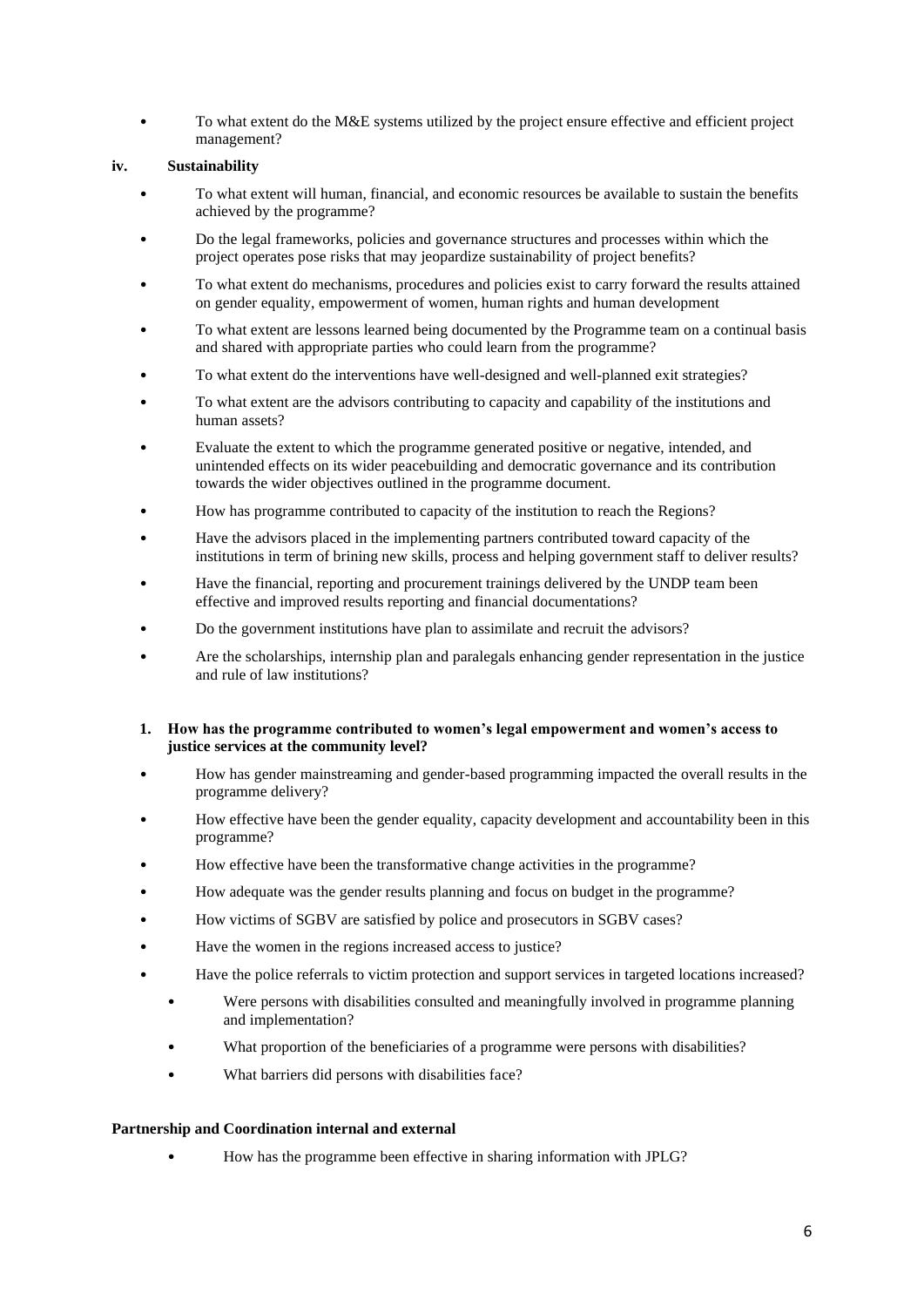- How has the programme been effective in coordination of activities in Burao and Borama with Joint Programme on Local Governance and Decentralised Service Delivery, (JPLG)?
- How effectively the programme has coordinated orientation training for the new parliament with the Parliament Project?
- How has the programme been effective in coordination with UNSOM advisors and political office in Hargeisa?
- How the programme has been effective in coordination with UN Women, UNODC and other relevant UN entities?
- How the programme has been effective in coordination with non- UN implementing agencies FCDO, USAID Expanding Access to Justice (EAJ) etc.

# **3. Methodology**

As of 11 March 2020, the World Health Organization (WHO) declared COVID-19 a global pandemic as the new coronavirus rapidly spread to all regions of the world. Travel to and in the country is constrained by a combination of COVID-19 and the ongoing conflict. If it is not possible to travel to or within the country for the

evaluation then the evaluation team should develop a methodology that takes this into account the conduct of the evaluation virtually and remotely, including the use of remote interview methods and extended desk reviews, data analysis, surveys and evaluation questionnaires. This should be detailed in the Inception report and agreed with the Evaluation Manager.

If all or part of the evaluation is to be carried out virtually then consideration should be taken for stakeholder availability, ability or willingness to be interviewed remotely. In addition, their accessibility to the internet/ computer may be an issue as many government and national counterparts may be working from home. These limitations must be reflected in the evaluation report. The evaluation will employ a combination of both qualitative and quantitative evaluation methods including:

The evaluation will specifically focus on the following:

- Extract the lessons learned and best practices that can be considered in planning and design of future programme in rule of law and security and recommendations that can be applied programmes and programme with the same nature.
- Desk study and review of all relevant programme documentation including programme documents, annual work- plans, programme monthly progress reports, programme monitoring reports (from third party monitors) MPTF reports, minutes of PSC meetings, reports of other consultancies and events.
- The final methodological approach including interview schedule, field visits and data to be used in the evaluation will be clearly outlined in the inception report and be fully discussed and agreed between UNDP, stakeholders and the evaluators.

# **D. Expected Outputs and Deliverables**

# **4. Evaluation products (deliverables)**

**The following deliverables are expected:**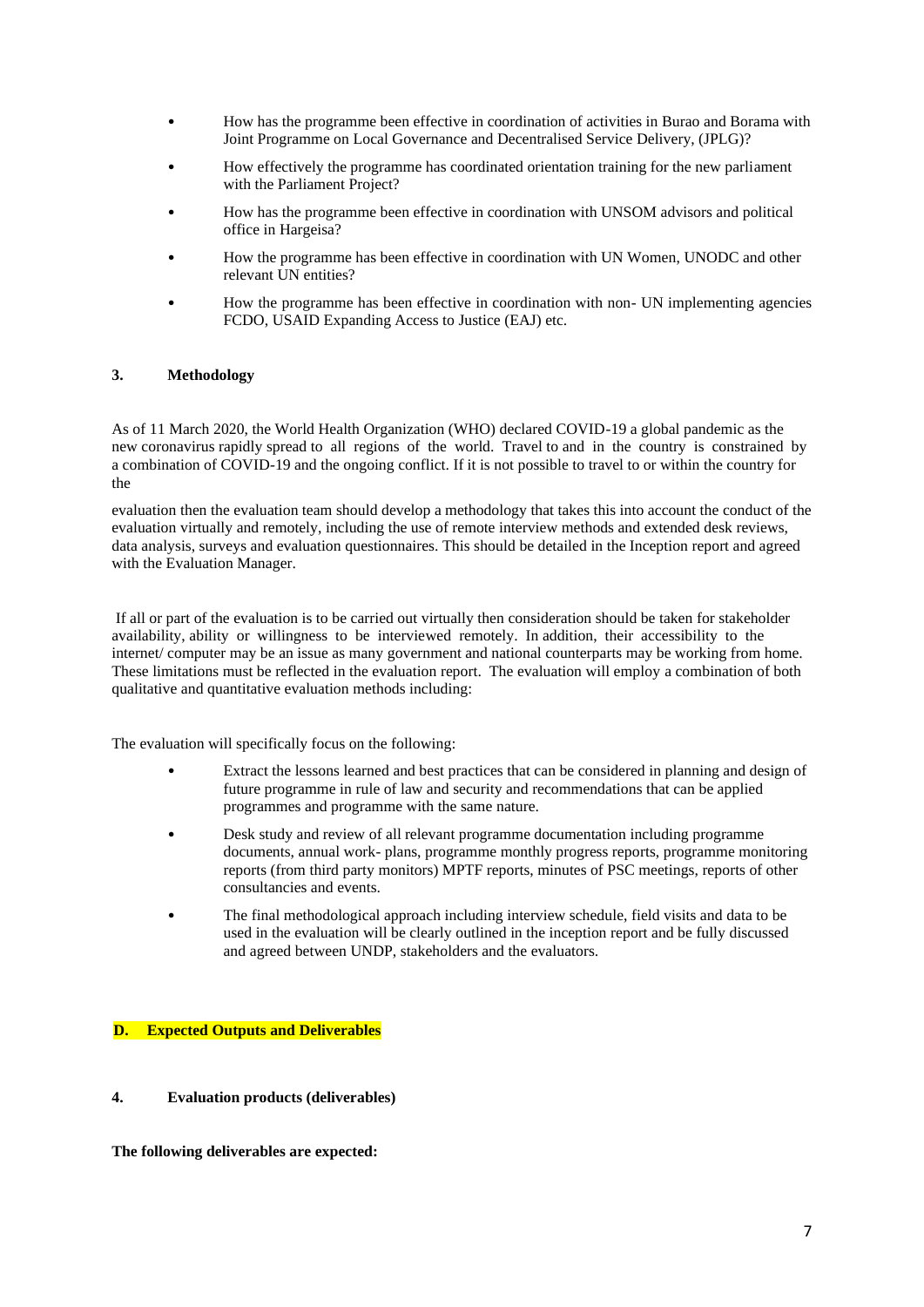**Evaluation inception report (10-15 pages).** The inception report should be carried out following and based on preliminary discussions with UNDP Programme Oversight and Quality Assurance Unit (POQA), Rule of Law and Security Portfolio, UNSOM, UN Women, UNODC and donors after the desk review, and should be produced before the evaluation starts (before any formal evaluation interviews, survey distribution or field visits). The individual consultant shall prepare inception reports to identify the methodology, approach and timeline.

**Evaluation debriefings:** Immediately following an evaluation, the consultant will provide a debriefing to the same stakeholders, focusing on the main results and recommendations of the evaluation.

**Draft evaluation report:** (40 to 60 pages including executive summary). The evaluation manager, UNDP, UNSOM, UNODC, UN Women and key stakeholders in the evaluation should review the draft evaluation report and provide an amalgamated set of comments to the evaluator within one week, addressing the content required and quality criteria.

**Evaluation report audit trail:** Comments and changes by the evaluator in response to the draft report should be retained by the evaluator to show how they have addressed comments.

**Final evaluation report:** The evaluator will send the final evaluation report to the Evaluation manager UNDP, UNSOM, UNODC UN Women team after having received the consolidated comments on the draft report. The international consultant will be overall responsible for the preparation of the final report.

#### **Deliverables**

The key deliverables for the assignment have been provided in Annex 2.

#### Evaluation ethics

Evaluations in UNDP will be conducted in accordance with the principles outlined in the UNEG 'Ethical Guidelines for Evaluation'.

# Standard text includes:

"This evaluation will be conducted in accordance with the principles outlined in the UNEG 'Ethical Guidelines for Evaluation'. The consultant must safeguard the rights and confidentiality of information providers, interviewees, and stakeholders through measures to ensure compliance with legal and other relevant codes governing collection of data and reporting on data. The consultant must also ensure security of collected information before and after the evaluation and protocols to ensure anonymity and confidentiality of sources of information where that is expected. The information knowledge and data gathered in the evaluation process must also be solely used for the evaluation and not for other uses with the express authorization of UNDP and partners."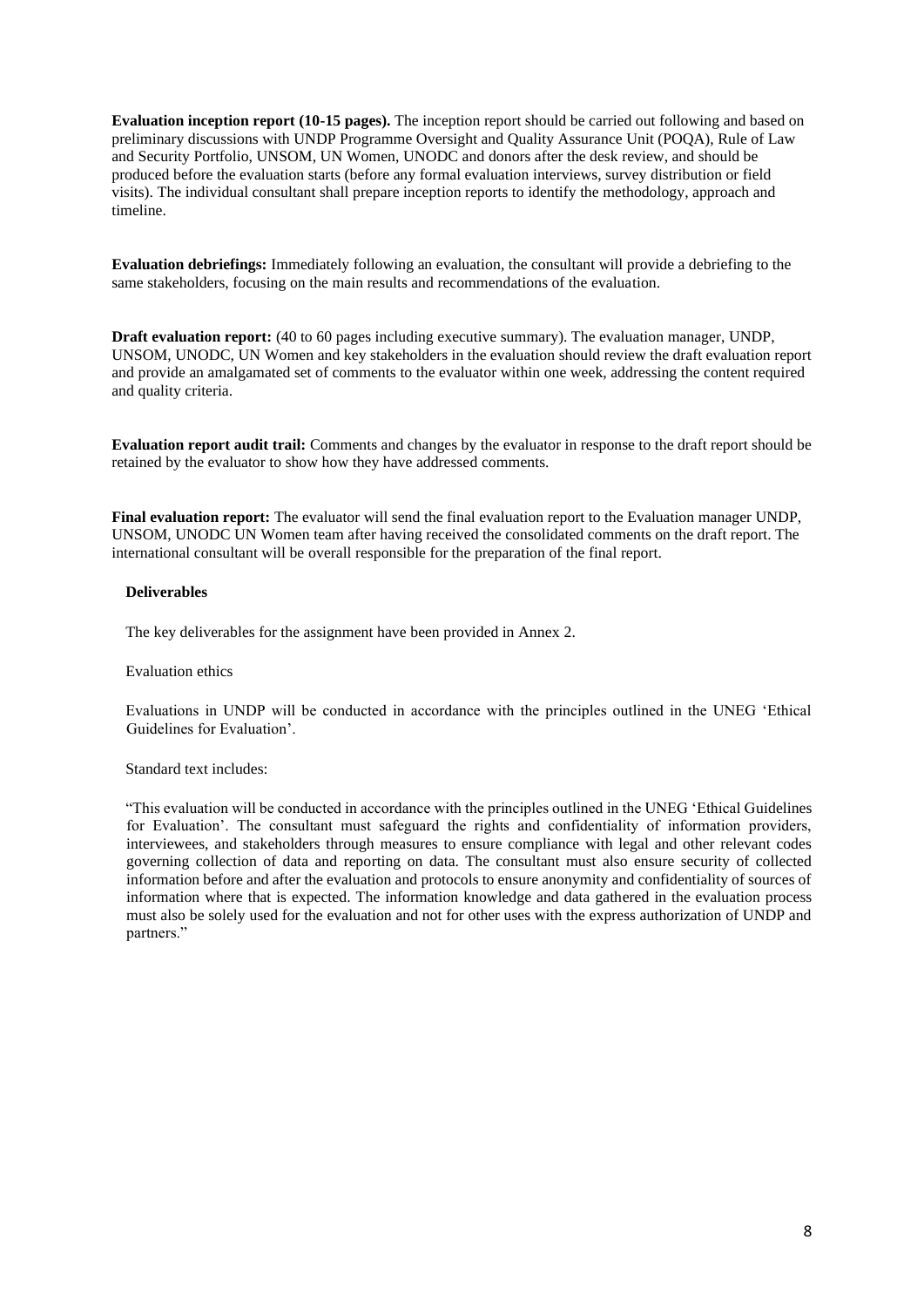The Consultant will deliver the following: -

| <b>Deliverables/Outputs</b>                                                                                                                                                                                                                                                                                                                                                                                                                                                                                                           | <b>Estimated</b><br><b>Duration</b><br>to<br>complete | <b>Target Due</b><br>dates  | <b>Review</b><br>and<br>approvals<br>Required | % of total<br>professional<br>fee |
|---------------------------------------------------------------------------------------------------------------------------------------------------------------------------------------------------------------------------------------------------------------------------------------------------------------------------------------------------------------------------------------------------------------------------------------------------------------------------------------------------------------------------------------|-------------------------------------------------------|-----------------------------|-----------------------------------------------|-----------------------------------|
| <b>Inception Report</b>                                                                                                                                                                                                                                                                                                                                                                                                                                                                                                               |                                                       |                             |                                               |                                   |
| Maximum 15 pages based on an understanding of the<br>ToRs, initial meetings with the UNDP programme unit<br>and the desk review, evaluators should develop an<br>inception report.                                                                                                                                                                                                                                                                                                                                                    | 05                                                    | 15<br>October<br>2021       | Evaluation<br>reference<br>group              | 20%                               |
| <b>Data Collection and Analysis</b>                                                                                                                                                                                                                                                                                                                                                                                                                                                                                                   |                                                       |                             |                                               |                                   |
| Field data collection and all interviews, recording and<br>analysis will be delivered to UNDP and remain the<br>property of UNDP                                                                                                                                                                                                                                                                                                                                                                                                      |                                                       |                             |                                               |                                   |
| The data from the field will be collected to the furthest<br>extent possible through interview, virtual<br>consultations conducted through video<br>communication and audio conferencing and other IT<br>collaboration tools to be used in a situation of remote<br>work environment. Thus, UNDP will facilitate the<br>online meetings with stakeholders.                                                                                                                                                                            | 20                                                    | 8 <sup>th</sup> Nov<br>2021 | Evaluation<br>reference<br>group              | 30%                               |
| <b>A Draft Evaluation Report</b>                                                                                                                                                                                                                                                                                                                                                                                                                                                                                                      |                                                       |                             |                                               |                                   |
| A draft report between 30-40 pages maximum<br>informing all key stakeholders and describing the<br>findings and recommendations for future intervention<br>strategies, lessons learned and best practices. Annex 1<br>provides further information on the standard outline<br>for the evaluation report.                                                                                                                                                                                                                              | 05                                                    | 15 Nov<br>2021              | Evaluation<br>reference<br>group              | 20%                               |
| <b>Final evaluation report</b>                                                                                                                                                                                                                                                                                                                                                                                                                                                                                                        |                                                       |                             |                                               |                                   |
| Final evaluation report incorporating comments<br>provided by all stakeholders. The content and structure<br>of the final analytical report will outline findings,<br>recommendations and lessons learnt covering the scope<br>of the evaluation and will meet the requirements of the<br>UNDP Evaluation Guidelines. The evaluation report<br>should be complete and logically organized. It should<br>be written clearly and be understandable to the<br>intended audience. The report requirements are detailed<br>out in Annex 2. | 10                                                    | 28<br>November<br>2021      | Evaluation<br>reference<br>group              | 30%                               |
| <b>Total</b>                                                                                                                                                                                                                                                                                                                                                                                                                                                                                                                          | 40 days                                               |                             |                                               | 100%                              |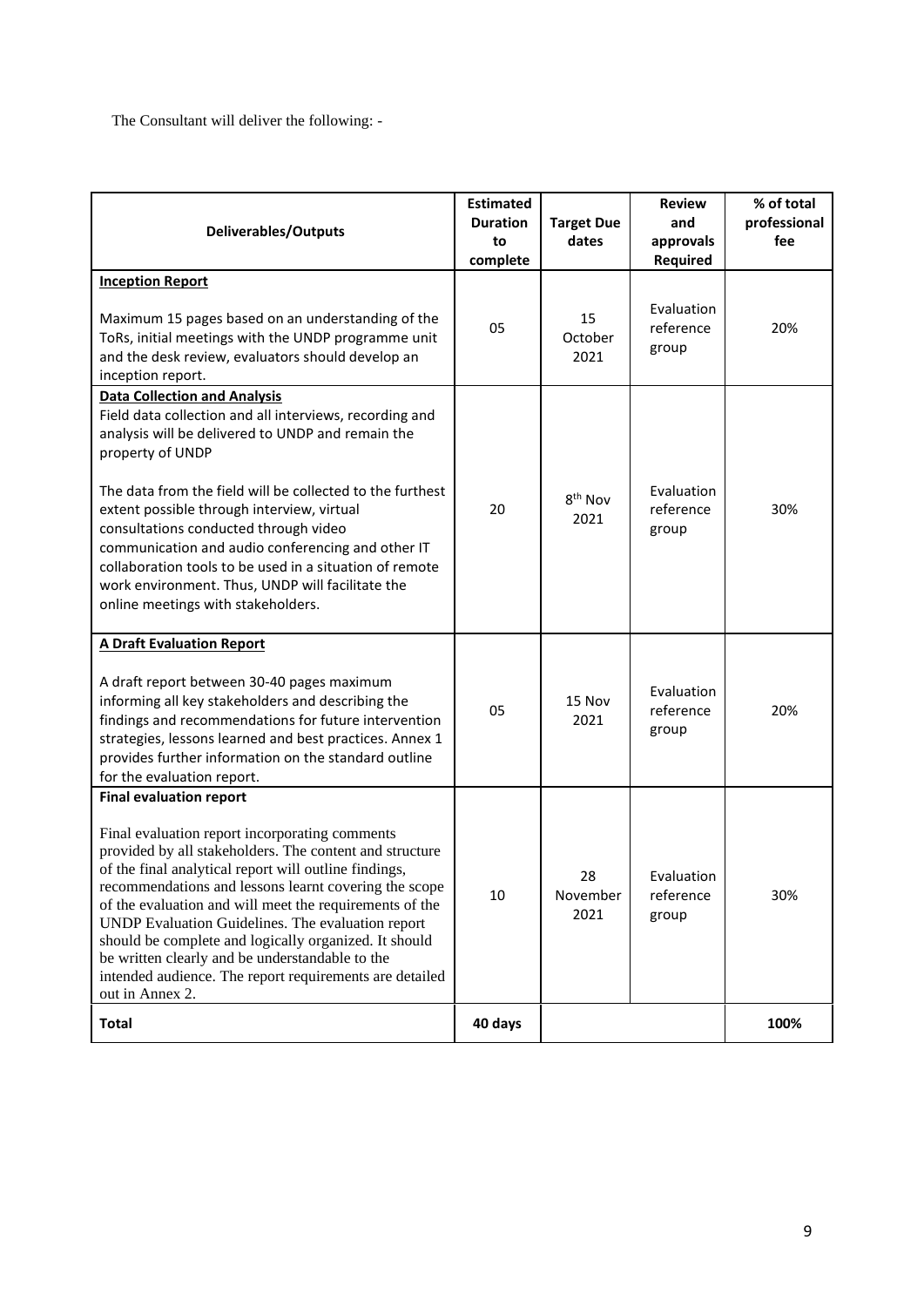# **ANNEX I: Standard outline for an evaluation report**

The minimum contents of an evaluation report include:

**1. Title and opening pages** with details of the project/ programme/ outcome being evaluated and the evaluation team.

**2. Project and evaluation details**, including the project title, Atlas number, budgets and project dates and other key information.

### **3. Table of contents.**

### **4. List of acronyms and abbreviations.**

5**. Executive summary,** a stand-alone section of maximum four pages including the quality standards and assurance ratings.

**6. Introduction and overview**, explaining what is being evaluated and why.

**7. Description of the intervention** being evaluated, providing the basis for readers to understand the design, general logic, results framework (theory of change) and other relevant information of the initiative being evaluated.

**8. Evaluation scope and objectives,** to provide a clear explanation of the evaluation scope, primary objectives and main questions.

**9. Evaluation approach and methods**, describing in detail the selected methodological approaches and methods.

**10. Data analysis**, describing the procedures used to analyse the data collected to answer the evaluation questions.

**11. Findings and conclusions,** setting out the evaluation findings, based on analysis of the data collected, and the conclusions drawn from these findings.

**12. Recommendations.** The report should provide a reasonable number of practical, feasible recommendations directed to the intended users of the report about what actions to take or decisions to make.

**13. Lessons learned.** As appropriate and when requested in the TOR, the report should include discussion of lessons learned from the evaluation of the intervention.

# **E. Institutional Arrangements/Reporting Lines**

### MANAGEMENT AND IMPLEMENTATION ARRANGEMENTS

Country Office Evaluation Management: UNDP CO management is ultimately responsible and accountable for the quality of the evaluation process and products under the leadership of the UNDP Deputy Resident Representative - Programmes (DRR-P). The DRR-P will assign an Evaluation Manager (UNDP M&E Specialist) who shall be responsible for engaging and debriefing the consulting team, coordinating review of reports, and ensuring compliance with UNDP/UNEG evaluation standards, ethics and code of conduct for evaluations. The CO Management will take responsibility for the approval of the final evaluation report The CO management will develop a management response to the evaluation within two weeks of report finalization.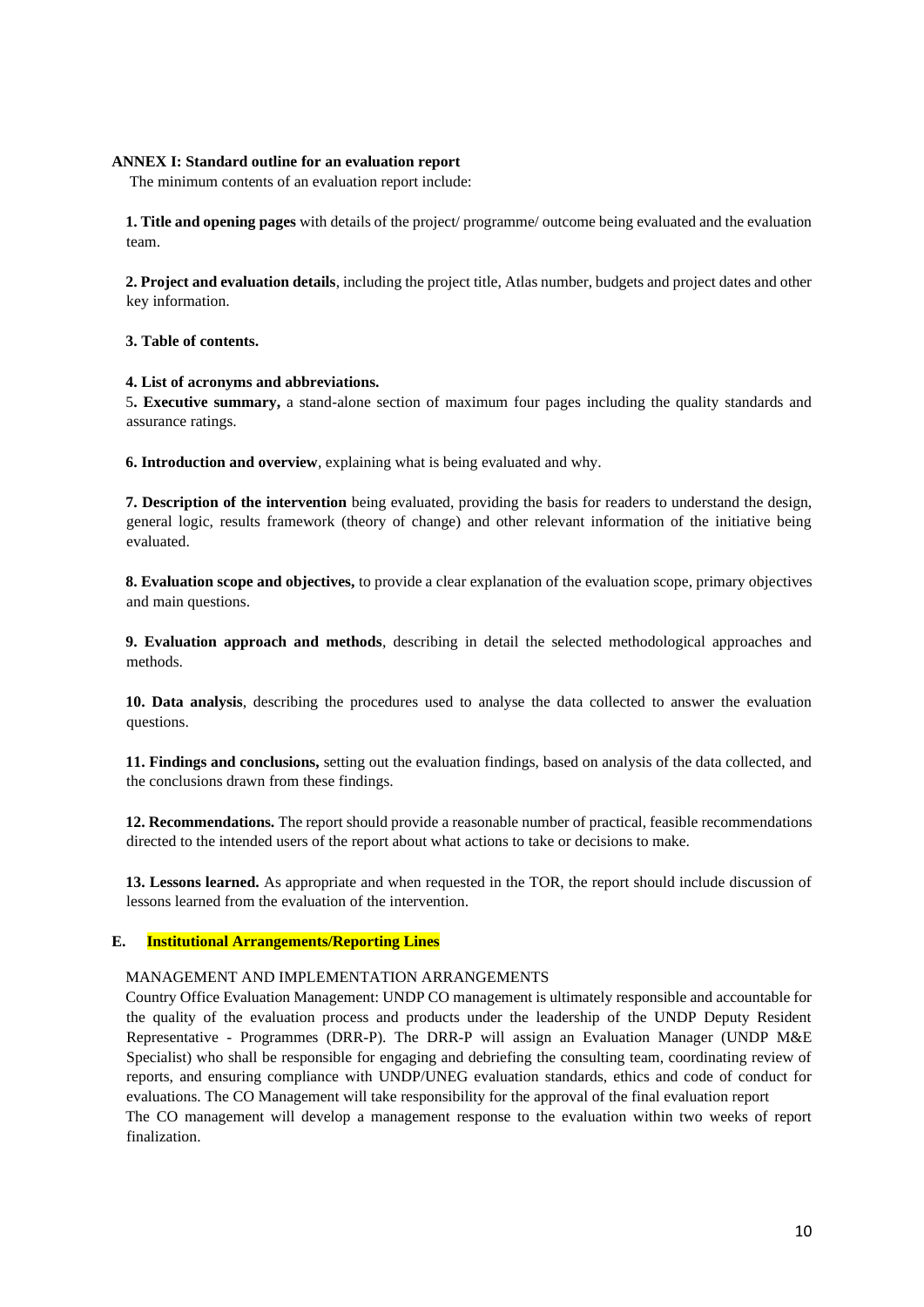Project Management: The Project Manager responsible for JROL project will support the evaluator on a daily basis with respect to providing background information and progress reports and other documentation, setting up stakeholder meetings and interviews, and coordinating with beneficiaries and key stakeholders.

Evaluation Reference Group: To ensure the independence, credibility and ownership of the evaluation, an evaluation reference group (DG MOI, UNDP and UNSOM) will be established to help guide the process. The nomination of members will be done before the assignment commences and the group details shared. Development partners contributing the project will be requested to nominate a member each. Other members of the group will be drawn from among key stakeholders of the project.

Evaluators: There will be an independent international consultant (Team Leader), and a national consultant (Team Member). They should not have worked for UNDP or have been involved with national partners, in the design or implementation of the project. The evaluators will have the overall responsibility for the conduct of the evaluation exercise as well as quality and timely submission of reports (inception, draft, final etc). An individual consultant procurement notice on the evaluation will include information on criteria for selecting proposals. An except on the criteria is provided an annex to the ToR.

Considering the effects of the COVID-19 pandemic, virtual focus group discussions with project beneficiaries and other stakeholders will be conducted. Interviews with relevant key informants (see annexed list of relevant institutions). Observations and verifications (virtual field consultations -when/if possible- using checklist) to be conducted by local consultant with all Covid-19 and security protocols issued by the Government being observed. Furthermore, the evaluators will be expected to familiarize themselves with the United Nations Evaluation Group's standards and norms and ethics for conducting project evaluations. The evaluator will provide the Evaluation Manager with regular updates and feedback.

# **a) Reporting Lines**

The Individual Contract will directly report to the UNDP Evaluation manager the Programme Oversight Quality Assurance Unit and will work in close consultation with the UNSOM and the Ministry of Interior (MoI) of Somaliland.

The procurement process will be done through UNDP Procurement Unit. However, this arrangement shall be confirmed prior to the assignment. The Individual Contractor will update and get feedback from the DG MOI, UNDP and UNSOM on a regular basis and will also be required to report with expected agreed upon outputs.

# **b) Progress Reporting**

The Individual Contractor will submit the inception report to the UNDP Evaluation Manager on the evaluation design within seven (7) days or contract signature and this will be shared with all partners in the programme for review. The Individual Contractor shall also debrief JROLP reference group on submission of draft and final reports respectively.

All reports shall be of high quality, presented in the English language and, the structure and content must meet the requirements of the UNDP Evaluation Guidelines, 2019. The length of the Draft and final reports should not exceed 40 pages in total (excluding the annexes) with an executive summary not exceeding 2 pages. The draft and final reports must be analytical in nature (both quantitative and qualitative) and structured around issues and related findings/lessons learnt. They must also include conclusions and recommendations. The reports will be shared with the Evaluation Manager UNDP and the reference group for approval.

The Individual Contractor will incorporate input additional comments from all stakeholders. Any requests for editing must be responded to by the Individual Contractor irrespective of number of revisions requested.

A reporting template can be found at: http://web.undp.org/evaluation/handbook/Annex7.html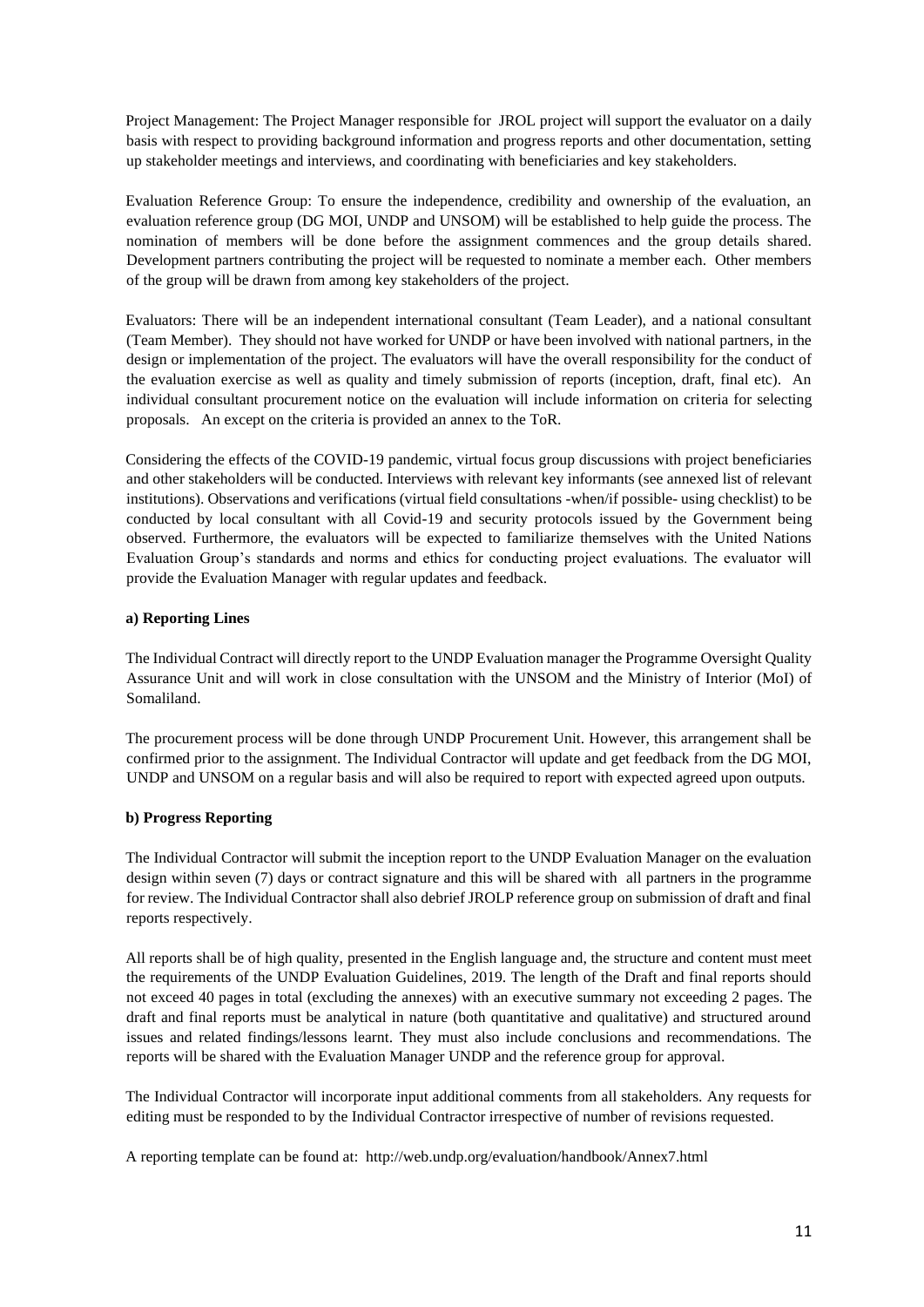- The UNDP will be responsible for coordinating stakeholder and implementing partner meetings, interviews, while the Consultant will lead the sampling of interviews. Effort will be made for the interviews to be as comprehensive is possible.
- The draft report will be shared and discussed at the Programme Steering Committee of JROL.

# **F. Duration of the Work**

Forty working days spread over a period of two months.

# **G. Duty Station**

Hargeisa, Somaliland.

# **H. Qualifications of the Successful Individual Contractor**

#### **Education:**

• Master's Degree or equivalent in law, gender and human rights, political science, social science or in a related field.

#### **Experience:**

- At least 10 years of progressive experience in (results-based) monitoring and evaluation, with specific expertise in the evaluation of justice, police, gender, human rights rule of law, security sector programmes.
- Extensive expertise, knowledge, and experience in the field of evaluation of development programme
- Technical knowledge in access to justice, grassroots and bottom up approaches
- Strong understanding of the linkages between access to justice and human rights and women's empowerment issues
- Familiarity with UN joint programming and experience with UN programmes funded by multidonor trust funds especially in conflict/post-conflict contexts is an advantage.
- Extensive knowledge and experience in evaluation of development programmes and understanding of political dynamics in Somaliland would be an asset.
- Strong understanding of the linkages between access to justice, human rights and policing issues
- Familiarity with UN joint programming and experience with UN programmes funded by multidonor trust funds especially in conflict/post-conflict contexts is an advantage.
- Extensive knowledge and experience in evaluation of development programmes and understanding of political dynamics in Somalia would be an asset.

# **Language Requirements:**

Proficient in spoken and Written English.

# **Competencies:**

Corporate Competencies:

- Demonstrates integrity and fairness, by modelling the UN/UNDP's values and ethical standards.
- Promotes the vision, mission and strategic goals of the UN and UNDP;
- Displays cultural, gender, religion, race, nationality and age sensitivity and adaptability.
- Treats all people fairly
- Fulfils all obligations to gender sensitivity and zero tolerance for sexual harassment

Functional Competencies:

- Skilled in research methodologies including frameworks, tools and best practices
- Excellent analytical and organizational skills with ability to analyse and synthesise information from different sources and to draw key themes and issues from the information.
- Strong communication skills including ability to formulate concise reports/edit texts and to articulate ideas in a clear concise style to cross-cultural audiences.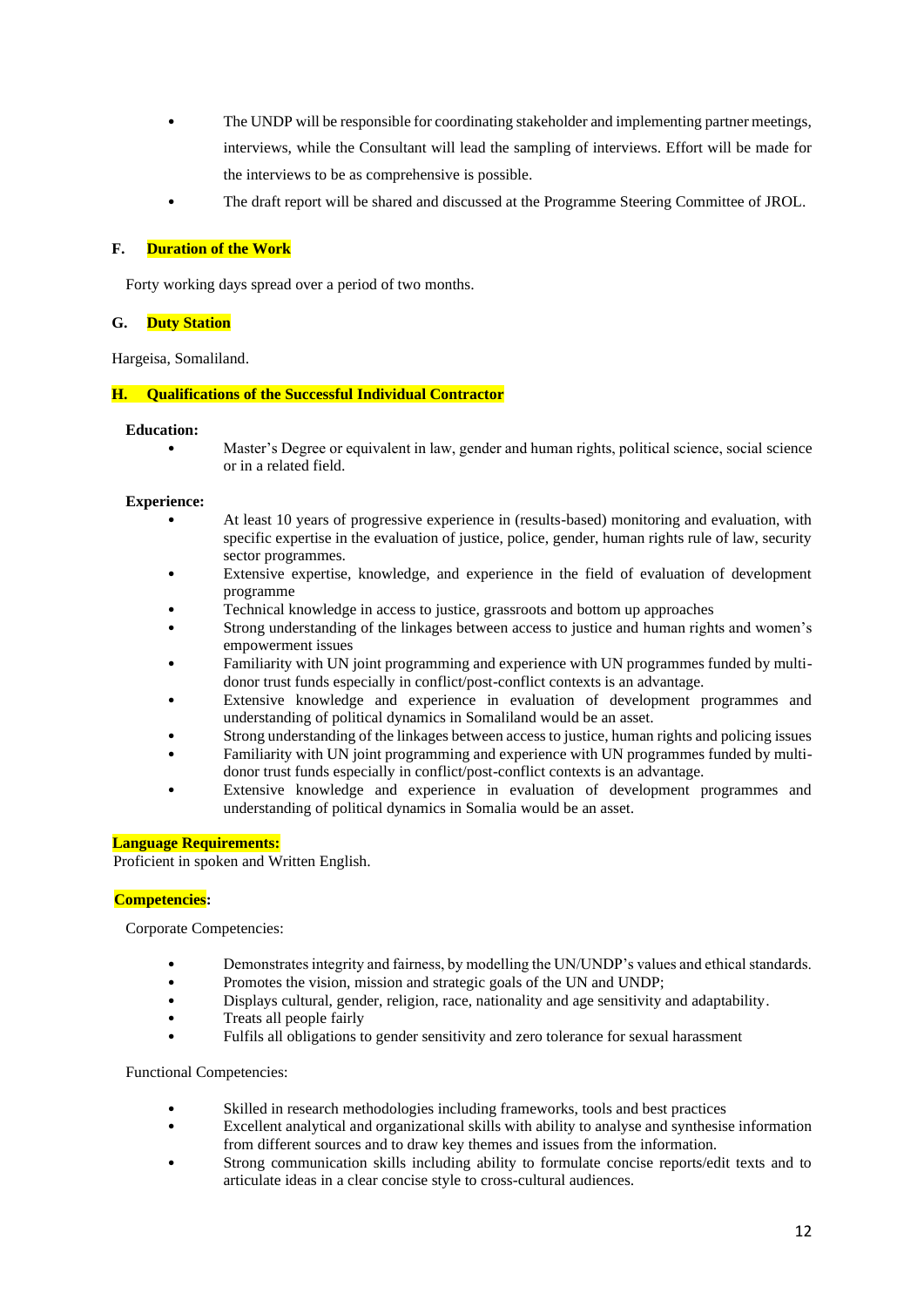- Strong interpersonal skills including ability to interact with national and international actors at all levels of organisation with tact and diplomacy
- Ability to manage complexities and to work collaboratively as part of a team
- Possesses the ability to convey difficult issues and positions to senior officials and counterparts
- Knowledge and effective use of computer software, especially MS Word and MS Excel

# **I. Scope of Price and Schedule of Payments**

- The maximum number of days payable under the contract is 40 days. Payment will be made in a single payment upon satisfactory completion of the assignment.
- Payment to the Individual Contractor will be made upon submission of an invoice (UNDP Certificate of Payment) confirming that all deliverables have been achieved in accordance with the schedule of Payment in Section D above and certification of satisfactory completion by the UNDP Evaluation Manager.
- Payment will be made within 30 days of submission of invoice and certification of payment by UNDP.

# Evaluation Criteria

Desk review of CVs provided by UNDPs Crisis Response Unit (CRU). The CVs will be jointly reviewed by panel comprised of the MOI Somaliland and UNDP.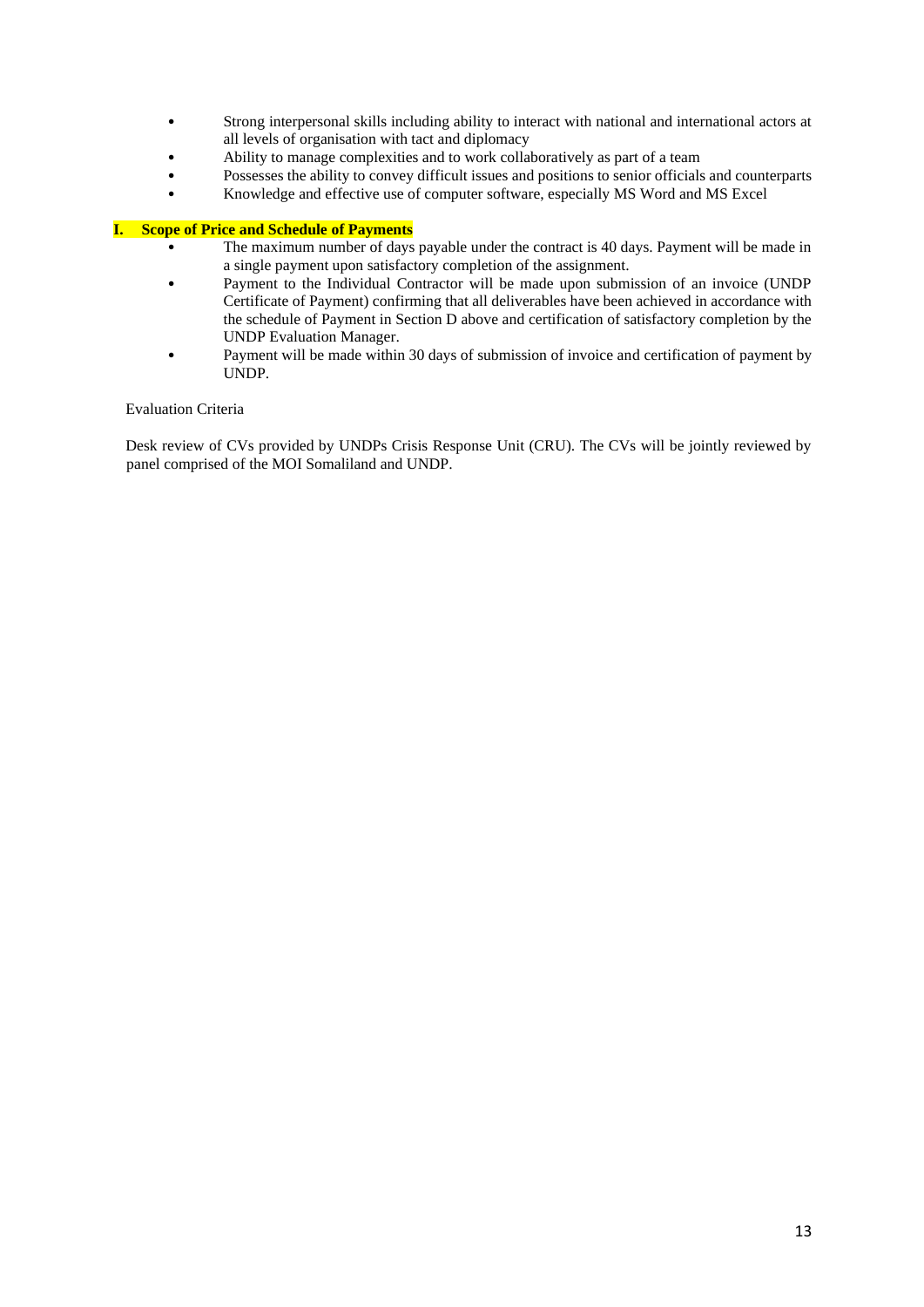# ANNEX 2: Consultant Deliverables

| <b>Deliverables/Outputs</b>                                                                                                                                                                                                                                                                                                                                                                                                                                                                                                                                                                                                                                                                                                                                                                                                                                                                                                                                                                                                                                                                                                                                                                                                                                                                                                                                                                                                                                                                                                                                                                                                                                                                                                                                                                                                                                                                                                                                                                                                                                                                                                                                                                                                                                                                                                                                                                                                                                                                                                                                                                                                                                                                                        | <b>Estimated</b><br>Days to<br>complete | <b>Target</b><br>Due dates | <b>Review and</b><br>approvals<br><b>Required</b> | % of total<br>professional<br>fee |
|--------------------------------------------------------------------------------------------------------------------------------------------------------------------------------------------------------------------------------------------------------------------------------------------------------------------------------------------------------------------------------------------------------------------------------------------------------------------------------------------------------------------------------------------------------------------------------------------------------------------------------------------------------------------------------------------------------------------------------------------------------------------------------------------------------------------------------------------------------------------------------------------------------------------------------------------------------------------------------------------------------------------------------------------------------------------------------------------------------------------------------------------------------------------------------------------------------------------------------------------------------------------------------------------------------------------------------------------------------------------------------------------------------------------------------------------------------------------------------------------------------------------------------------------------------------------------------------------------------------------------------------------------------------------------------------------------------------------------------------------------------------------------------------------------------------------------------------------------------------------------------------------------------------------------------------------------------------------------------------------------------------------------------------------------------------------------------------------------------------------------------------------------------------------------------------------------------------------------------------------------------------------------------------------------------------------------------------------------------------------------------------------------------------------------------------------------------------------------------------------------------------------------------------------------------------------------------------------------------------------------------------------------------------------------------------------------------------------|-----------------------------------------|----------------------------|---------------------------------------------------|-----------------------------------|
| <b>Inception Report</b>                                                                                                                                                                                                                                                                                                                                                                                                                                                                                                                                                                                                                                                                                                                                                                                                                                                                                                                                                                                                                                                                                                                                                                                                                                                                                                                                                                                                                                                                                                                                                                                                                                                                                                                                                                                                                                                                                                                                                                                                                                                                                                                                                                                                                                                                                                                                                                                                                                                                                                                                                                                                                                                                                            |                                         |                            |                                                   |                                   |
| Maximum 15 pages based on an understanding of the ToRs, initial meetings<br>with the UNDP programme unit and the desk review, evaluators should<br>develop an inception report. Inception report should include the following:                                                                                                                                                                                                                                                                                                                                                                                                                                                                                                                                                                                                                                                                                                                                                                                                                                                                                                                                                                                                                                                                                                                                                                                                                                                                                                                                                                                                                                                                                                                                                                                                                                                                                                                                                                                                                                                                                                                                                                                                                                                                                                                                                                                                                                                                                                                                                                                                                                                                                     |                                         |                            |                                                   |                                   |
| 1. Background and context illustrating the understanding of the<br>programme/outcome to be evaluated.<br>2. Evaluation objective, purpose and scope. A clear statement of the objectives<br>of the evaluation and the main aspects or elements of the initiative to be<br>examined.<br>3. Evaluation criteria and questions. The criteria the evaluation will use to<br>assess performance and rationale. The stakeholders to be met and interview<br>questions should be included and agreed as well as a proposed schedule for<br>field site visits.<br>4. Evaluation analysis. Illustrate the evaluation analysis based on formal (clear<br>outputs, indicators, baselines, data) and substantive (identification of problem<br>addressed, theory of change, results framework) and the implication on the<br>proposed methodology.<br>5. Cross-cutting issues. Provide details of how cross-cutting issues will be<br>evaluated, considered and analyzed throughout the evaluation. The description<br>should specify how methods for data collection and analysis will integrate<br>gender considerations, ensure that data collected is disaggregated by sex and<br>other relevant categories, and employ a diverse range of data sources and<br>processes to ensure inclusion of diverse stakeholders, including the most<br>vulnerable where appropriate.<br>6. Evaluation approach and methodology, highlighting the conceptual models<br>adopted with a description of data-collection methods, sources and analytical<br>approaches to be employed, including the rationale for their selection (how<br>they will inform the evaluation) and their limitations; data-collection tools,<br>instruments and protocols; and discussion of reliability and validity for the<br>evaluation and the sampling plan, including the rationale and limitations.<br>7. Evaluation matrix. This identifies the key evaluation questions and how<br>they will be answered via the methods selected.<br>8. A revised schedule of key milestones, deliverables and responsibilities<br>including the evaluation phases (data collection, data analysis and reporting).<br>9. Detailed resource requirements tied to evaluation activities and deliverables<br>detailed in the workplan. Include specific assistance required from UNDP<br>such as providing arrangements for visiting field sites<br>10. Outline of the draft/final report as detailed in the guidelines and ensuring<br>quality and usability (outlined below). The agreed report outline should meet<br>the quality goals outlined in these guidelines and, also meet the quality<br>assessment requirements.<br><b>Data Collection and Analysis</b> | 05                                      | 15<br>October<br>2021      | Evaluation<br>reference<br>group                  | 20%                               |
| Field data collection and all interviews, recording and analysis will be<br>delivered to UNDP and remain the property of UNDP<br>The data from the field will be collected to the furthest extent possible through                                                                                                                                                                                                                                                                                                                                                                                                                                                                                                                                                                                                                                                                                                                                                                                                                                                                                                                                                                                                                                                                                                                                                                                                                                                                                                                                                                                                                                                                                                                                                                                                                                                                                                                                                                                                                                                                                                                                                                                                                                                                                                                                                                                                                                                                                                                                                                                                                                                                                                 | 20                                      | $8th$ Nov<br>2021          | Evaluation<br>reference<br>group                  | 30%                               |
| interview, virtual consultations conducted through video communication and                                                                                                                                                                                                                                                                                                                                                                                                                                                                                                                                                                                                                                                                                                                                                                                                                                                                                                                                                                                                                                                                                                                                                                                                                                                                                                                                                                                                                                                                                                                                                                                                                                                                                                                                                                                                                                                                                                                                                                                                                                                                                                                                                                                                                                                                                                                                                                                                                                                                                                                                                                                                                                         |                                         |                            |                                                   |                                   |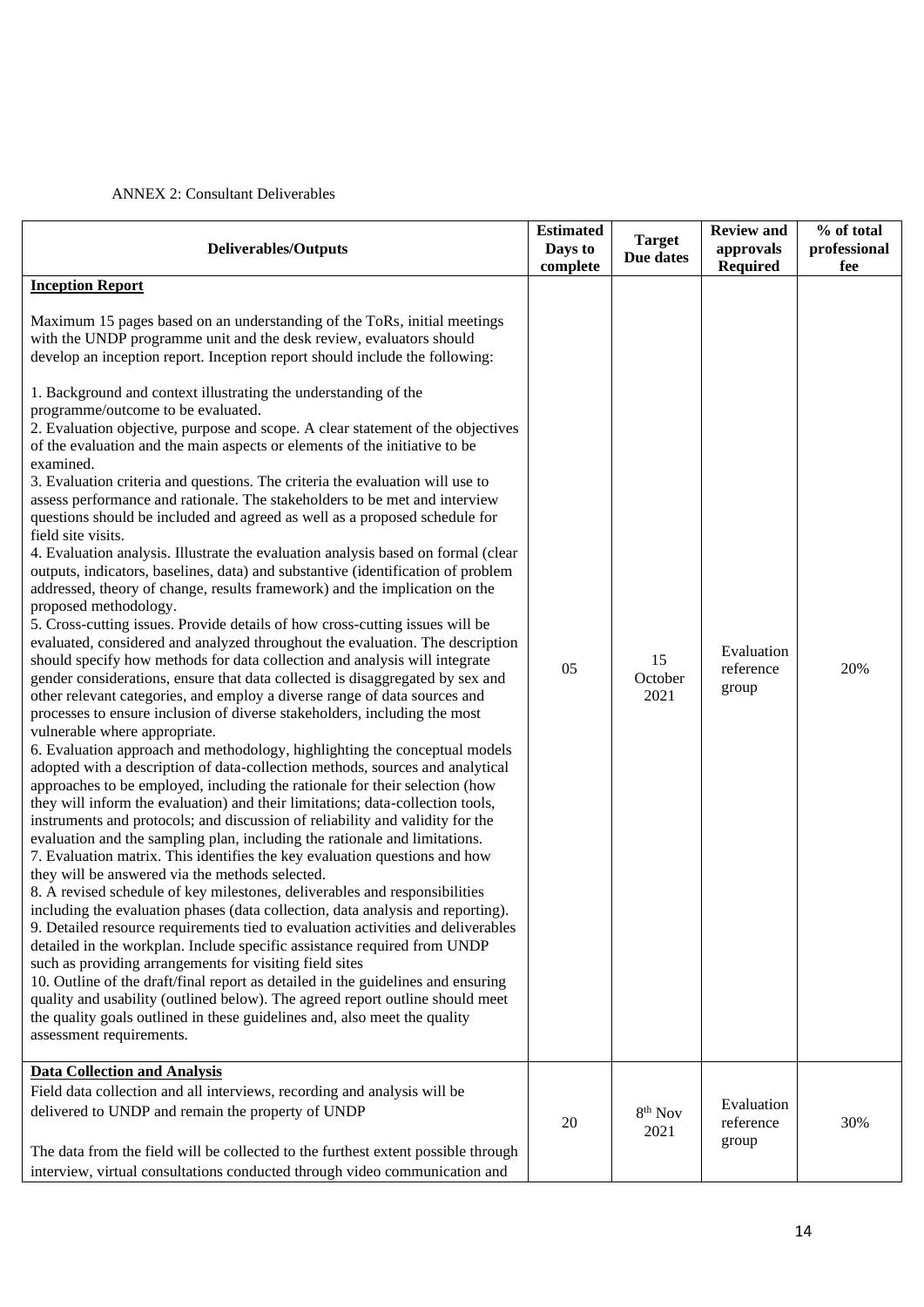| <b>Deliverables/Outputs</b>                                                                                                                                                                                                                                                                                                                                                                                                                                                                                                                                                                                                                                                                                                                                                                                                                                                                                                                                                                                                                                                                                                                                                                                                                                                                                                                                                                                                                                                                                                                                                                                                                                                                                                                                                                                                                                                                                                                                                                                                                                                                                                                                                                                                                                                                                                                                                                                                                                                                                                                                                                                                                                          | <b>Estimated</b><br>Days to<br>complete | <b>Target</b><br>Due dates | <b>Review and</b><br>approvals<br><b>Required</b> | % of total<br>professional<br>fee |
|----------------------------------------------------------------------------------------------------------------------------------------------------------------------------------------------------------------------------------------------------------------------------------------------------------------------------------------------------------------------------------------------------------------------------------------------------------------------------------------------------------------------------------------------------------------------------------------------------------------------------------------------------------------------------------------------------------------------------------------------------------------------------------------------------------------------------------------------------------------------------------------------------------------------------------------------------------------------------------------------------------------------------------------------------------------------------------------------------------------------------------------------------------------------------------------------------------------------------------------------------------------------------------------------------------------------------------------------------------------------------------------------------------------------------------------------------------------------------------------------------------------------------------------------------------------------------------------------------------------------------------------------------------------------------------------------------------------------------------------------------------------------------------------------------------------------------------------------------------------------------------------------------------------------------------------------------------------------------------------------------------------------------------------------------------------------------------------------------------------------------------------------------------------------------------------------------------------------------------------------------------------------------------------------------------------------------------------------------------------------------------------------------------------------------------------------------------------------------------------------------------------------------------------------------------------------------------------------------------------------------------------------------------------------|-----------------------------------------|----------------------------|---------------------------------------------------|-----------------------------------|
| audio conferencing and other IT collaboration tools to be used in a situation of<br>remote work environment. Thus, UNDP will facilitate the online meetings<br>with stakeholders.                                                                                                                                                                                                                                                                                                                                                                                                                                                                                                                                                                                                                                                                                                                                                                                                                                                                                                                                                                                                                                                                                                                                                                                                                                                                                                                                                                                                                                                                                                                                                                                                                                                                                                                                                                                                                                                                                                                                                                                                                                                                                                                                                                                                                                                                                                                                                                                                                                                                                    |                                         |                            |                                                   |                                   |
| <b>A Draft Evaluation Report</b>                                                                                                                                                                                                                                                                                                                                                                                                                                                                                                                                                                                                                                                                                                                                                                                                                                                                                                                                                                                                                                                                                                                                                                                                                                                                                                                                                                                                                                                                                                                                                                                                                                                                                                                                                                                                                                                                                                                                                                                                                                                                                                                                                                                                                                                                                                                                                                                                                                                                                                                                                                                                                                     |                                         |                            |                                                   |                                   |
| A draft report between 30-40 pages maximum informing all key stakeholders<br>and describing the findings and recommendations for future intervention<br>strategies, lessons learned and best practices. Annex 1 provides further<br>information on the standard outline for the evaluation report.                                                                                                                                                                                                                                                                                                                                                                                                                                                                                                                                                                                                                                                                                                                                                                                                                                                                                                                                                                                                                                                                                                                                                                                                                                                                                                                                                                                                                                                                                                                                                                                                                                                                                                                                                                                                                                                                                                                                                                                                                                                                                                                                                                                                                                                                                                                                                                   | 05                                      | <b>15 Nov</b><br>2021      | Evaluation<br>reference<br>group                  | 20%                               |
| <b>Final evaluation report</b>                                                                                                                                                                                                                                                                                                                                                                                                                                                                                                                                                                                                                                                                                                                                                                                                                                                                                                                                                                                                                                                                                                                                                                                                                                                                                                                                                                                                                                                                                                                                                                                                                                                                                                                                                                                                                                                                                                                                                                                                                                                                                                                                                                                                                                                                                                                                                                                                                                                                                                                                                                                                                                       |                                         |                            |                                                   |                                   |
| Final evaluation report incorporating additions and comments provided by all<br>stakeholders. The content and structure of the final analytical report will<br>outline findings, recommendations and lessons learnt covering the scope of<br>the evaluation and will meet the requirements of the UNDP Evaluation<br>Guidelines. The evaluation report should be complete and logically organized.<br>It should be written clearly and be understandable to the intended audience.<br>The report should include the following:                                                                                                                                                                                                                                                                                                                                                                                                                                                                                                                                                                                                                                                                                                                                                                                                                                                                                                                                                                                                                                                                                                                                                                                                                                                                                                                                                                                                                                                                                                                                                                                                                                                                                                                                                                                                                                                                                                                                                                                                                                                                                                                                       |                                         |                            |                                                   |                                   |
| 1. The title and opening pages should provide the following basic<br>information: (i) name of the evaluation intervention; (ii) time frame of the<br>evaluation and date of the report; (iii) Somaliland as country of the evaluation<br>intervention; (iv) names and organizations of evaluators; (v) name of the<br>organization commissioning the evaluation.; (vi) acknowledgements;<br>2. Programme and evaluation information details on second page (as one<br>page) A: Programme Information i) Programme title ii) Atlas ID iii) Corporate<br>outcome and output iv) country v) Region vi) Date programme document<br>signed vii) Programme dates (start/planned end date), viii) programme<br>budget, ix) Programme expenditure at the time of evaluation x) Funding<br>source, xi) Implementing party, xii) B: Evaluation Information xiii)<br>Evaluation type (Programme evaluation), xiv) Final/ midterm review/ other<br>xv) Period under evaluation (start/end), xvi) Evaluators name, xvii) Evaluator<br>email address, xviii) Evaluation dates (start/completion).<br>Table of contents, including boxes, figures, tables and annexes with page<br>3.<br>references.<br>4. List of acronyms and abbreviations.<br>5. Executive summary (two pages minimum and 4 pages maximum): A<br>stand-alone section of two to three pages that should: i) Briefly describe the<br>intervention of the evaluation the programme ii) Explain the purpose and<br>objectives of the evaluation, including the audience for the evaluation and the<br>intended uses, iii) Describe key aspect of the evaluation approach and<br>methods, iv) Summarize principle findings, conclusions and<br>recommendations, v) Include the evaluators' quality standards and assurance<br>ratings.<br>6. Introduction should include i) Explain why the evaluation was conducted<br>(the purpose), why the intervention is being evaluated at this point in time, and<br>why it addressed the questions it did, ii) Identify the primary audience or users<br>of the evaluation, what they wanted to learn from the evaluation and why, and<br>how they are expected to use the evaluation results, iii) Identify the<br>intervention of the evaluation the programme, iv) Acquaint the reader with<br>the structure and contents of the report and how the information contained in<br>the report will meet the purposes of the evaluation and satisfy the information<br>needs of the report's intended users.<br>7. Description of the intervention should provides the basis for report users<br>to understand the logic and assess the merits of the evaluation methodology | 10                                      | 28<br>November<br>2021     | Evaluation<br>reference<br>group                  | 30%                               |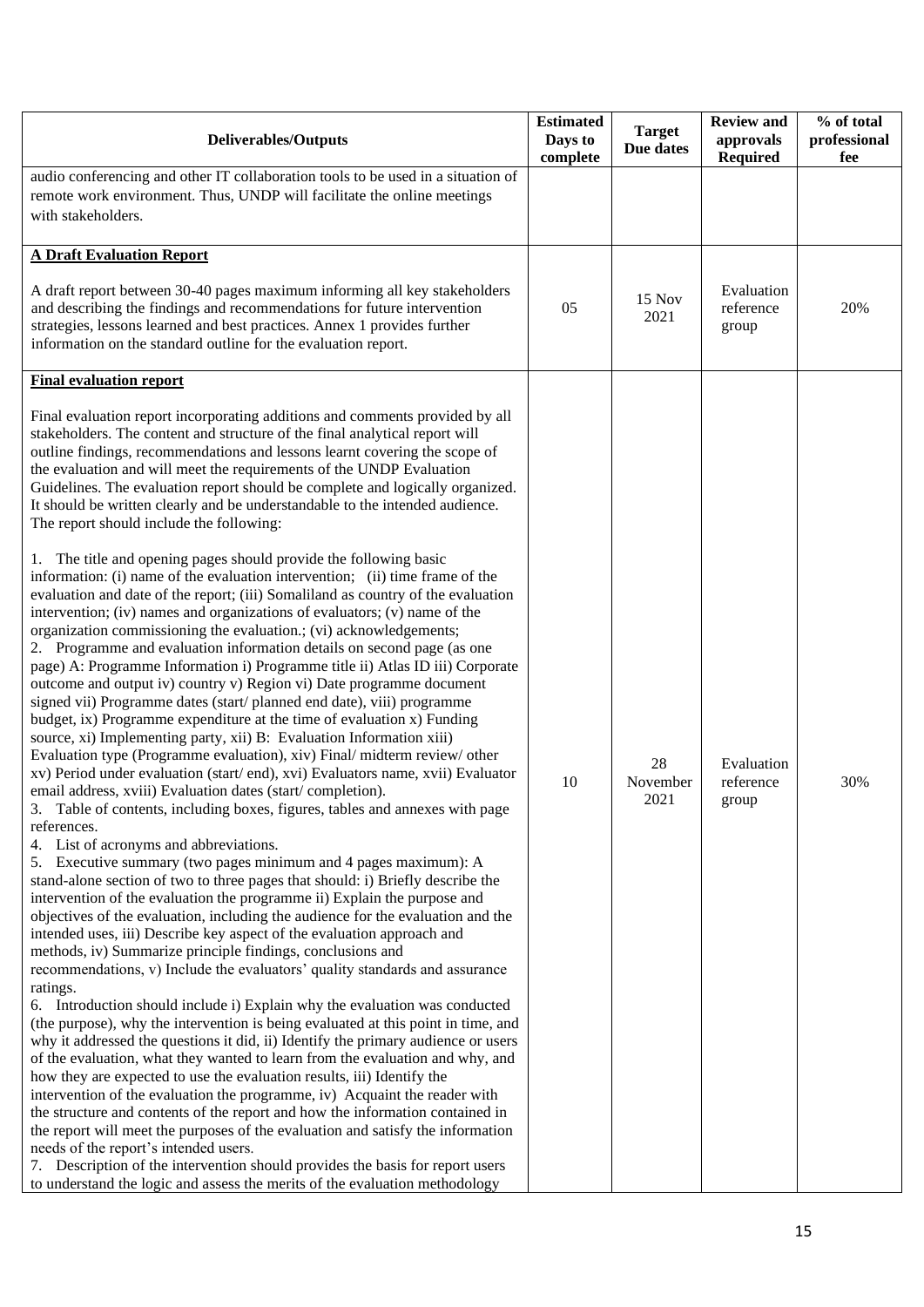| <b>Deliverables/Outputs</b>                                                                                                                                   | <b>Estimated</b><br>Days to<br>complete | <b>Target</b><br>Due dates | <b>Review and</b><br>approvals<br><b>Required</b> | % of total<br>professional<br>fee |
|---------------------------------------------------------------------------------------------------------------------------------------------------------------|-----------------------------------------|----------------------------|---------------------------------------------------|-----------------------------------|
| and understand the applicability of the evaluation results. The description                                                                                   |                                         |                            |                                                   |                                   |
| needs to provide sufficient detail for the report user to derive meaning from                                                                                 |                                         |                            |                                                   |                                   |
| the evaluation. It should: i) Describe what is being evaluated, who seeks to                                                                                  |                                         |                            |                                                   |                                   |
| benefit and the problem or issue it seeks to address, ii) Explain the expected                                                                                |                                         |                            |                                                   |                                   |
| results model or results framework, implementation strategies and the key                                                                                     |                                         |                            |                                                   |                                   |
| assumptions underlying the strategy, ii) Link the intervention to national                                                                                    |                                         |                            |                                                   |                                   |
| priorities, UNSDCF priorities, corporate multi-year funding frameworks or                                                                                     |                                         |                            |                                                   |                                   |
| Strategic Plan goals, iii) Identify the phase in the implementation of the                                                                                    |                                         |                            |                                                   |                                   |
| intervention and any significant changes (e.g., plans, strategies, logical                                                                                    |                                         |                            |                                                   |                                   |
| frameworks) that have occurred over time, and explain the implications of                                                                                     |                                         |                            |                                                   |                                   |
| those changes for the evaluation, iv) Identify and describe the key partners                                                                                  |                                         |                            |                                                   |                                   |
| involved in the implementation and their roles, v) Identify relevant cross-                                                                                   |                                         |                            |                                                   |                                   |
| cutting issues addressed through the intervention, i.e., gender equality, human                                                                               |                                         |                            |                                                   |                                   |
| rights, marginalized groups and leaving no one behind, vi) Describe the scale                                                                                 |                                         |                            |                                                   |                                   |
| of the intervention, such as the number of components (e.g., phases of a                                                                                      |                                         |                            |                                                   |                                   |
| programme) and the size of the target population for each component, vii)                                                                                     |                                         |                            |                                                   |                                   |
| Indicate the total resources, including human resources and budgets, viii)                                                                                    |                                         |                            |                                                   |                                   |
| Describe the context of the social, political, economic and institutional factors,                                                                            |                                         |                            |                                                   |                                   |
| and the geographical landscape within which the intervention operates and<br>explain the effects (challenges and opportunities) those factors present for its |                                         |                            |                                                   |                                   |
| implementation and outcomes, ix) Point out design weaknesses (e.g.,                                                                                           |                                         |                            |                                                   |                                   |
| intervention logic) or other implementation constraints (e.g., resource                                                                                       |                                         |                            |                                                   |                                   |
| limitations).                                                                                                                                                 |                                         |                            |                                                   |                                   |
| 8. Evaluation scope and objectives. The report should provide a clear                                                                                         |                                         |                            |                                                   |                                   |
| explanation of the evaluation's scope, primary objectives and main questions,                                                                                 |                                         |                            |                                                   |                                   |
| i) Evaluation scope. The report should define the parameters of the evaluation,                                                                               |                                         |                            |                                                   |                                   |
| for example, the time period, the segments of the target population included,                                                                                 |                                         |                            |                                                   |                                   |
| the geographic area included, and which components, outputs or outcomes                                                                                       |                                         |                            |                                                   |                                   |
| were and were not assessed, ii) Evaluation objectives. The report should spell                                                                                |                                         |                            |                                                   |                                   |
| out the types of decisions evaluation users will make, the issues they will need                                                                              |                                         |                            |                                                   |                                   |
| to consider in making those decisions and what the evaluation will need to                                                                                    |                                         |                            |                                                   |                                   |
| achieve to contribute to those decisions, iii) Evaluation criteria. The report                                                                                |                                         |                            |                                                   |                                   |
| should define the evaluation criteria or performance standards used.46 The                                                                                    |                                         |                            |                                                   |                                   |
| report should explain the rationale for selecting the particular criteria used in                                                                             |                                         |                            |                                                   |                                   |
| the evaluation, iv) Evaluation questions define the information that the                                                                                      |                                         |                            |                                                   |                                   |
| evaluation will generate. The report should detail the main evaluation                                                                                        |                                         |                            |                                                   |                                   |
| questions addressed by the evaluation and explain how the answers to these                                                                                    |                                         |                            |                                                   |                                   |
| questions address the information needs of users.                                                                                                             |                                         |                            |                                                   |                                   |
| 9. Evaluation approach and methods. The evaluation report should describe                                                                                     |                                         |                            |                                                   |                                   |
| in detail the selected methodological approaches, methods and analysis; the<br>rationale for their selection; and how, within the constraints of time and     |                                         |                            |                                                   |                                   |
| money, the approaches and methods employed yielded data that helped                                                                                           |                                         |                            |                                                   |                                   |
| answer the evaluation questions and achieved the evaluation purposes. The                                                                                     |                                         |                            |                                                   |                                   |
| report should specify how gender equality, vulnerability and social inclusion                                                                                 |                                         |                            |                                                   |                                   |
| were addressed in the methodology, including how data-collection and                                                                                          |                                         |                            |                                                   |                                   |
| analysis methods integrated gender considerations, use of disaggregated data                                                                                  |                                         |                            |                                                   |                                   |
| and outreach to diverse stakeholders' groups. The description should help the                                                                                 |                                         |                            |                                                   |                                   |
| report users judge the merits of the methods used in the evaluation and the                                                                                   |                                         |                            |                                                   |                                   |
| credibility of the findings, conclusions and recommendations. All aspects of                                                                                  |                                         |                            |                                                   |                                   |
| the described methodology need to receive full treatment in the report. Some                                                                                  |                                         |                            |                                                   |                                   |
| of the more detailed technical information may be contained in annexes to the                                                                                 |                                         |                            |                                                   |                                   |
| report. The description on methodology should include discussion of i)                                                                                        |                                         |                            |                                                   |                                   |
| Evaluation approach and ii) Data sources: the sources of information                                                                                          |                                         |                            |                                                   |                                   |
| (documents reviewed and stakeholders) as well as the rationale for their                                                                                      |                                         |                            |                                                   |                                   |
| selection and how the information obtained addressed the evaluation                                                                                           |                                         |                            |                                                   |                                   |
| questions, iii) Sample and sampling frame. If a sample was used: the sample                                                                                   |                                         |                            |                                                   |                                   |
| size and characteristics; the sample selection criteria (e.g., single women                                                                                   |                                         |                            |                                                   |                                   |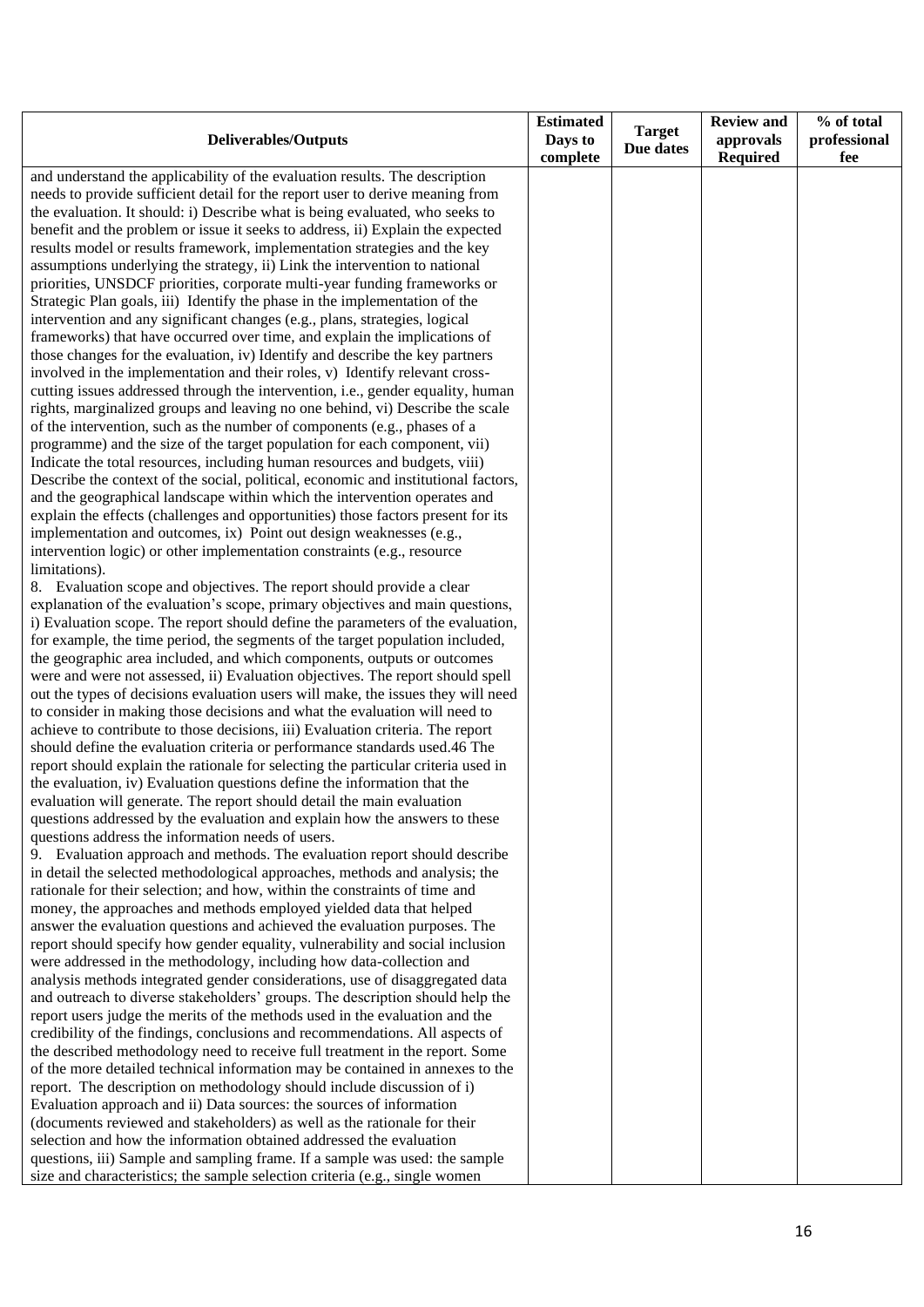| complete<br><b>Required</b><br>fee<br>under age 45); the process for selecting the sample (e.g., random, purposive);<br>if applicable, how comparison and treatment groups were assigned; and the<br>extent to which the sample is representative of the entire target population,<br>including discussion of the limitations of sample for generalizing results, iv) |
|-----------------------------------------------------------------------------------------------------------------------------------------------------------------------------------------------------------------------------------------------------------------------------------------------------------------------------------------------------------------------|
|                                                                                                                                                                                                                                                                                                                                                                       |
|                                                                                                                                                                                                                                                                                                                                                                       |
|                                                                                                                                                                                                                                                                                                                                                                       |
|                                                                                                                                                                                                                                                                                                                                                                       |
| Data-collection procedures and instruments: methods or procedures used to                                                                                                                                                                                                                                                                                             |
| collect data, including discussion of data-collection instruments (e.g.,                                                                                                                                                                                                                                                                                              |
| interview protocols), their appropriateness for the data source, and evidence of                                                                                                                                                                                                                                                                                      |
| their reliability and validity, as well as gender-responsiveness, v) Performance                                                                                                                                                                                                                                                                                      |
| standards:48 the standard or measure that will be used to evaluate                                                                                                                                                                                                                                                                                                    |
| performance relative to the evaluation questions (e.g., national or regional                                                                                                                                                                                                                                                                                          |
| indicators, rating scales), vi) Stakeholder participation in the evaluation and                                                                                                                                                                                                                                                                                       |
| how the level of involvement of both men and women contributed to the                                                                                                                                                                                                                                                                                                 |
| credibility of the evaluation and the results, vii) Ethical considerations: the                                                                                                                                                                                                                                                                                       |
| measures taken to protect the rights and confidentiality of informants (see                                                                                                                                                                                                                                                                                           |
| UNEG 'Ethical Guidelines for Evaluators' available at                                                                                                                                                                                                                                                                                                                 |
| http://www.uneval.org/search/index.jsp?q=ethical+guidelines. ), viii)                                                                                                                                                                                                                                                                                                 |
| Background information on evaluators: the composition of the evaluation<br>team, the background and skills of team members, and the appropriateness of                                                                                                                                                                                                                |
| the technical skill mix, gender balance and geographical representation for the                                                                                                                                                                                                                                                                                       |
| evaluation, ix) Major limitations of the methodology should be identified and                                                                                                                                                                                                                                                                                         |
| openly discussed as to their implications for evaluation, as well as steps taken                                                                                                                                                                                                                                                                                      |
| to mitigate those limitations.                                                                                                                                                                                                                                                                                                                                        |
| 10. Data analysis. The report should describe the procedures used to analyze                                                                                                                                                                                                                                                                                          |
| the data collected to answer the evaluation questions. It should detail the                                                                                                                                                                                                                                                                                           |
| various steps and stages of analysis that were carried out, including the steps                                                                                                                                                                                                                                                                                       |
| to confirm the accuracy of data and the results for different stakeholder groups                                                                                                                                                                                                                                                                                      |
| (men and women, different social groups, etc.). The report also should discuss                                                                                                                                                                                                                                                                                        |
| the appropriateness of the analyses to the evaluation questions. Potential                                                                                                                                                                                                                                                                                            |
| weaknesses in the data analysis and gaps or limitations of the data should be                                                                                                                                                                                                                                                                                         |
| discussed, including their possible influence on the way findings may be                                                                                                                                                                                                                                                                                              |
| interpreted and conclusions drawn.                                                                                                                                                                                                                                                                                                                                    |
| 11. Findings should be presented as statements of fact that are based on                                                                                                                                                                                                                                                                                              |
| analysis of the data. They should be structured around the evaluation                                                                                                                                                                                                                                                                                                 |
| questions so that report users can readily make the connection between what                                                                                                                                                                                                                                                                                           |
| was asked and what was found. Variances between planned and actual results<br>should be explained, as well as factors affecting the achievement of intended                                                                                                                                                                                                           |
| results. Assumptions or risks in the programme or programme design that                                                                                                                                                                                                                                                                                               |
| subsequently affected implementation should be discussed. Findings should                                                                                                                                                                                                                                                                                             |
| reflect a gender analysis and cross-cutting issue questions. 12. Conclusions                                                                                                                                                                                                                                                                                          |
| should be comprehensive and balanced and highlight the strengths,                                                                                                                                                                                                                                                                                                     |
| weaknesses and outcomes of the intervention. They should be well                                                                                                                                                                                                                                                                                                      |
| substantiated by the evidence and logically connected to evaluation findings.                                                                                                                                                                                                                                                                                         |
| They should respond to key evaluation questions and provide insights into the                                                                                                                                                                                                                                                                                         |
| identification of and/or solutions to important problems or issues pertinent to                                                                                                                                                                                                                                                                                       |
| the decision-making of intended users, including issues in relation to gender                                                                                                                                                                                                                                                                                         |
| equality and women's empowerment.                                                                                                                                                                                                                                                                                                                                     |
| 13. Recommendations. The report should provide practical, actionable and                                                                                                                                                                                                                                                                                              |
| feasible recommendations directed to the intended users of the report about                                                                                                                                                                                                                                                                                           |
| what actions to take or decisions to make. Recommendations should be                                                                                                                                                                                                                                                                                                  |
| reasonable in number. The recommendations should be specifically supported                                                                                                                                                                                                                                                                                            |
| by the evidence and linked to the findings and conclusions around key                                                                                                                                                                                                                                                                                                 |
| questions addressed by the evaluation. They should address sustainability of                                                                                                                                                                                                                                                                                          |
| the initiative and comment on the adequacy of the programme exit strategy, if<br>applicable. Recommendations should also provide specific advice for future                                                                                                                                                                                                           |
| programming. Recommendations should also address any gender equality and                                                                                                                                                                                                                                                                                              |
| women's empowerment issues and priorities for action to improve these                                                                                                                                                                                                                                                                                                 |
| aspects.                                                                                                                                                                                                                                                                                                                                                              |